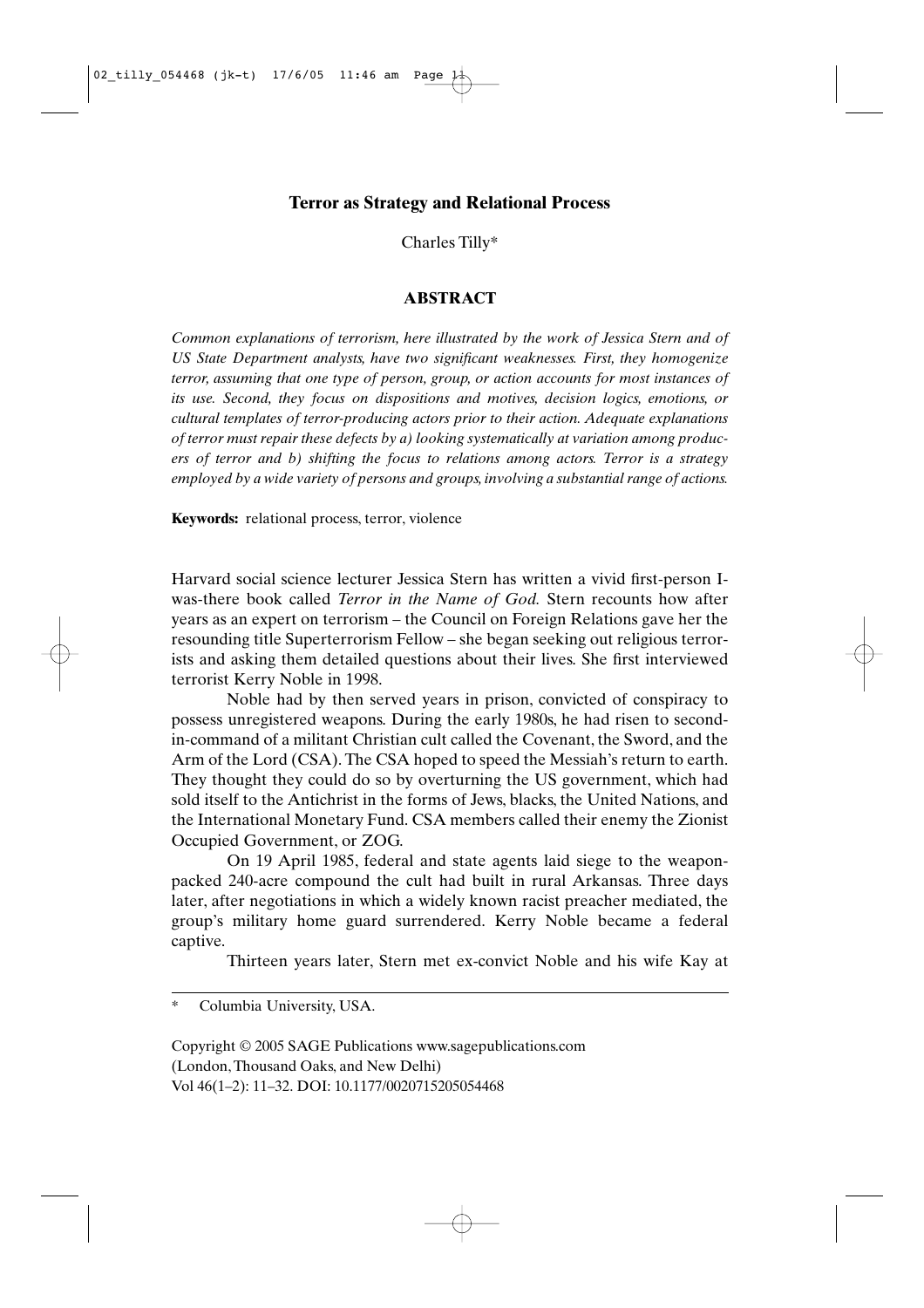their home in a Texas trailer park. By now Noble had become an anti-cult activist, but he had not lost his religious zeal. 'Although I had been studying and working on terrorism for many years by that time,' Stern reports, 'none of what I had read or heard prepared me for that conversation, which was about faith at least as much as it was about violence' (Stern, 2003: xiv).

Stern's interview with Noble started five years of travels across the world. She sought out and talked to Christian, Muslim, and Jewish militants who had committed themselves not merely to hate but to kill their enemies. Her subjects qualify as *terrorists* because they engage in terrorism, as she defines it: 'an act or threat of violence against noncombatants with the objective of exacting revenge, intimidating, or otherwise influencing an audience' (Stern, 2003: xx). They qualify as *religious* terrorists because they threaten or inflict violence, as Stern's book title puts it, in the name of God. They wage holy war.

Precisely because Stern combines strongly stated arguments with firsthand observation, her dramatic book provides a wonderful opportunity to think through what it means to explain terror. How do concepts, evidence, and explanations intersect, in her account and in competing accounts of terror? This article summarizes Stern's explanations, compares them with those of the US State Department, and identifies weaknesses in both. Although I will sketch a way of thinking about terror that differs from Stern's and State's, the point of this article is not to sell my own explanations. It is to help us think together about more or less valid strategies of explanation.

Any valid approach begins with well-stated questions. Stern clearly identifies the two main questions she is asking: first, what grievances lead people to join and stick with holy war organizations? Second, how do leaders run effective terrorist organizations? On her way to answers, she reports a fascinating pilgrimage through dangerous places.

What grievances? Stern sees Jewish, Christian, and Muslim holy warriors as humiliated people who have learned to blame specific others for their suffering. They seek to simplify and purify their own lives by participating in heroic acts that will simplify and purify the whole world. The humiliation may occur at an individual level, or it can result from stigma attached to a whole category of people – for instance, all Muslims or all Jews. Since the world continues to reject the objects of humiliation and to persist in its corruption, the division between 'us' and 'them' becomes sharper and sharper. The division itself generates rage and a readiness to use any means, including lethal violence, against the enemy.

Kerry Noble, Stern reports, suffered from chronic bronchitis as a child. It so weakened him that in first grade he attended the girls' physical education class instead of exercising with the boys. Other boys bullied him. He wanted to be valedictorian of his high school class, but his family's frequent moves made him ineligible. The military turned him down because of his childhood illnesses. While he was working in an 'awful job' after high school, one night he had a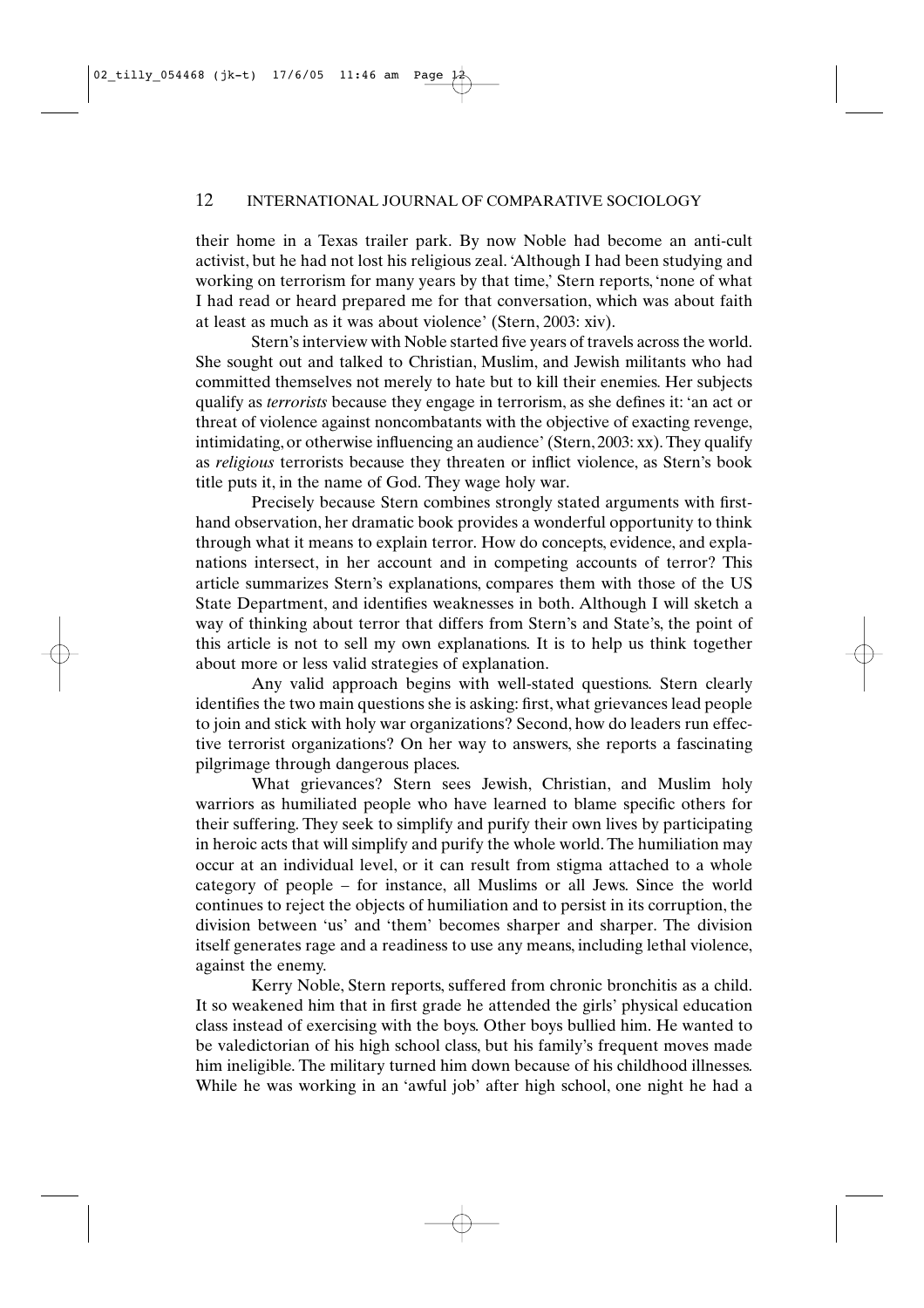vision in which God gave him the gift of teaching and pastoring. That vision started him on the long road to the CSA, along which he accepted the cult's division of the world into the few who would emerge sainted from Armageddon and the ungodly remainder condemned to awful, rapid death (Stern, 2003:  $22-4$ ).

What sorts of terrorist organizations survive and prosper, as Stern sees it? Stern singles out organizations whose leaders provide combinations of spiritual, emotional, and material rewards meeting the needs of people who are already seeking to participate in simplifying and purifying the world. Although charisma helps, steady provision of spiritual, emotional, and material benefits helps even more.

If you accept Stern's explanation of religiously framed terrorist violence, what competing explanations should you reject? We might call them the *coercion, brainwashing, ideology,* and *variety* theses. Militant groups sometimes capture and coerce new members, who initially comply out of fear, however much they may later adapt to membership. Critics of cults have often accused them of brainwashing vulnerable people, turning them into obedient servants of alien causes. We hear a great deal about religious extremism as a product of seductive, perverted ideology, with committed killers acting out the implications of mistaken beliefs. Finally, a few plaintive voices, including mine, insist on the variety of people and organizations that actually engage in terrorism. Rejecting coercion, brainwashing, ideology, and variety accounts, Stern describes a single path to religious terrorism. The path leads from personal or cultural humiliation to us–them thinking to membership in groups that support lives organized around fundamental distinctions between good and bad, pure and impure, us and them.

Later I will state my reservations about Stern's arguments and will also point out concessions Stern herself makes to the competition. For now, let us simply note that Stern's arguments differ significantly from explanations in other analyses of terror (e.g. Caddick-Adams and Holmes, 2001; Crenshaw, 1983, 1995; della Porta and Pasquino, 1983; Farah, 2004; Futrell and Brents, 2003; González Callejo, 2002a, 2002b; Kalyvas, 1999; Kushner, 2001; Mason and Krane, 1989; Mommsen and Hirschfeld, 1982; Oliverio, 1998; Rapoport, 1999; Ruby, 2002; Schmid, 2001; Schmid and de Graaf, 1982; Senechal de la Roche, 2004; Smelser and Mitchell, 2002a, 2002b; Tilly, 2002a; Turk, 2004; Waldmann, 1993; Walter, 1969). Other analyses give more credence to the coercion, brainwashing, ideology, or variety theses, as well as usually emphasizing political processes more strongly.

Greatly broadening its scope from religious fanaticism, for example, the US State Department defines terror as 'premeditated, politically motivated violence perpetrated against noncombatant targets by subnational groups or clandestine agents, usually intended to influence an audience' (State, 2004a: xii). Box 1 states the crucial specifications. The State definition of terror differs from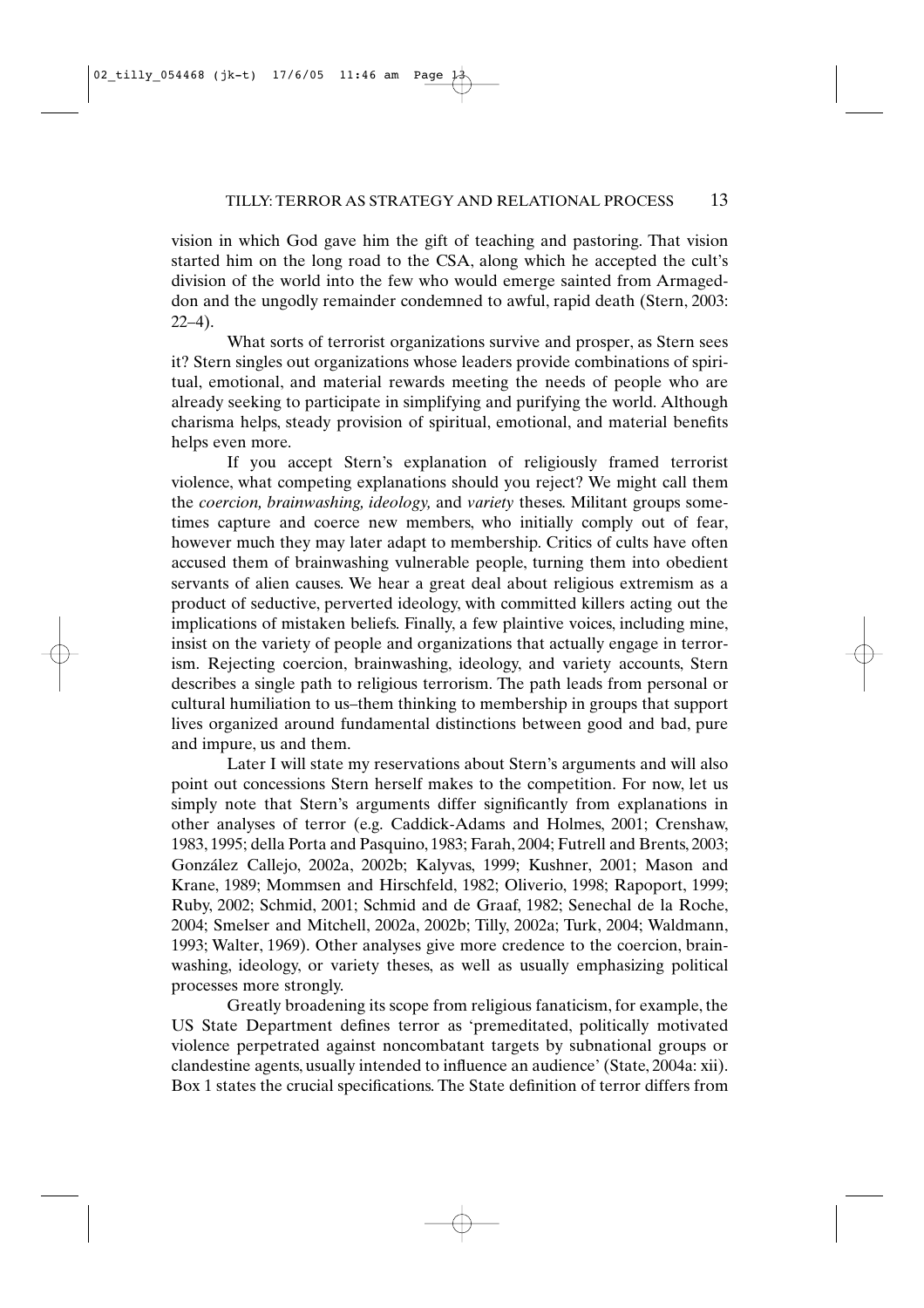# **Box 1 Definitions of terrorism used in state department reports**

No one definition of terrorism has gained universal acceptance. For the purposes of this report, however, we\* have chosen the definition of terrorism contained in Title 22 of the United States Code, Section 2656(d). That statute contains the following definitions:

The term terrorism means premeditated, politically motivated violence perpetrated against noncombatant targets by subnational groups or clandestine agents, usually intended to influence an audience.

The term international terrorism means terrorism involving citizens of the territory of more than one country.

The term terrorist group means any group practicing or with significant subgroups that practice international terrorism. The United States Government has employed this definition of terrorism for statistical and analytical purposes since 1983.

\* State Department reporters

Stern's mainly by requiring political motivation and by excluding threats in favor of actual violence. But it takes in a much wider range of actions than the explicitly religious intimidation and vengeance on which Stern concentrates. In general, it rests on a more political view of terrorism than Stern's; seen up close, State's terrorists may be fanatics, but they are struggling for political power, sometimes work for foreign powers, and often ally themselves with other political actors, foreign or domestic.

State's own catalogs of terrorism say as much. Table 1 lists 'significant terrorist incidents' that State tallied for January 2003 according to a generous application of its own definition. Incidents range from placing a bomb in the toilet of a Kentucky Fried Chicken restaurant (Hyderabad, Pakistan) to a double suicide bombing killing 23 (Tel Aviv, Israel) to the kidnapping of two *Los Angeles Times* journalists in Colombia. With regard to most incidents, the State Department's compilers did not know who performed the act and therefore could not, strictly speaking, judge whether they consisted of 'subnational groups or clandestine agents', much less whether the perpetrators intended to influence some audience. If the presumed terrorists attacked US persons or property such as Colombia's Cano Limon-Covenas oil pipeline, the attack was more likely to enter the inventory. Nevertheless, State's statisticians did pick up the sorts of episodes that mass media commonly label as terrorist attacks.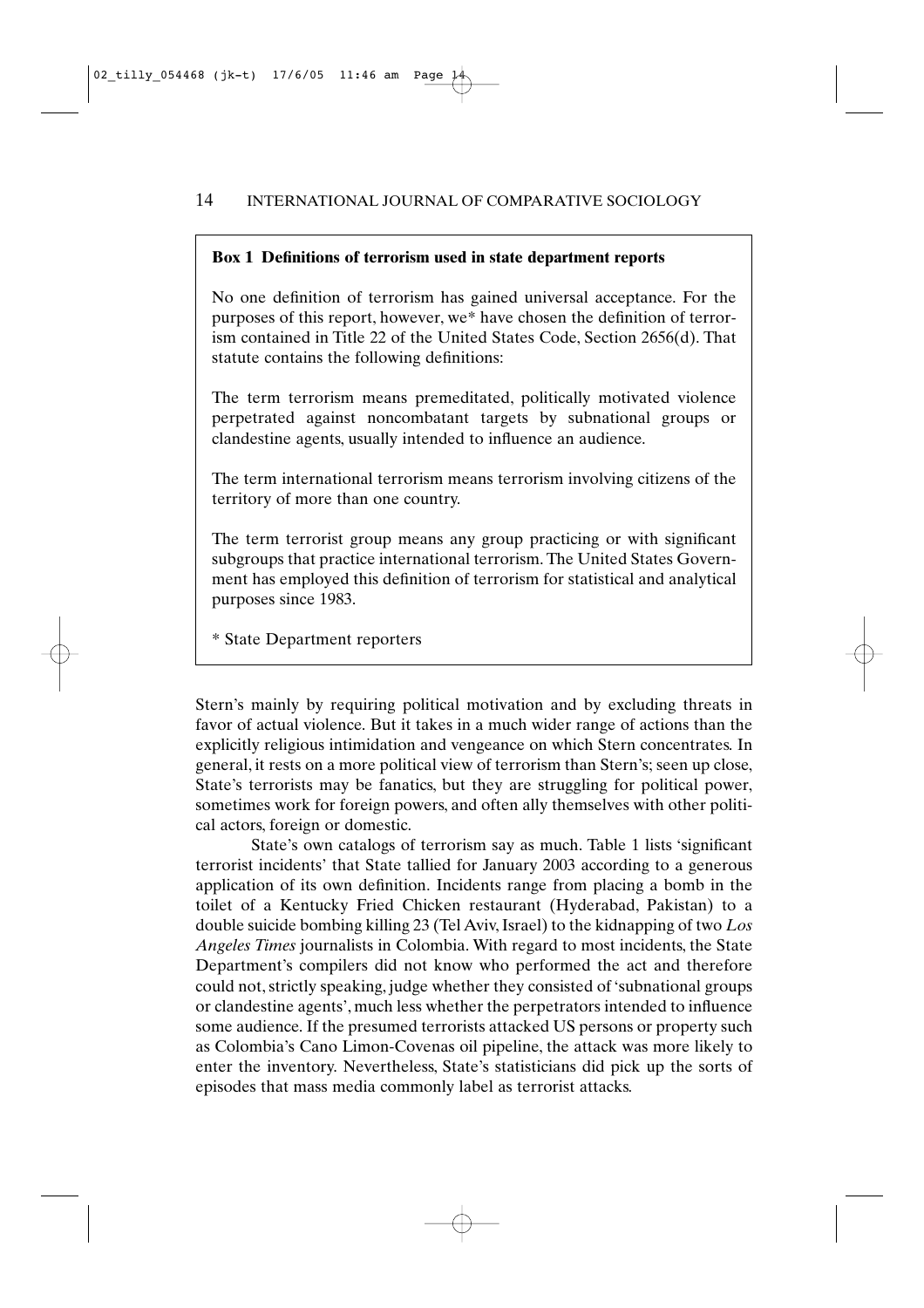| Date | Incident                                                                                                                                                                                                                                                                                                                                                                                                                                                                                                                                                                                                                                                                                                                                                                                                                   |
|------|----------------------------------------------------------------------------------------------------------------------------------------------------------------------------------------------------------------------------------------------------------------------------------------------------------------------------------------------------------------------------------------------------------------------------------------------------------------------------------------------------------------------------------------------------------------------------------------------------------------------------------------------------------------------------------------------------------------------------------------------------------------------------------------------------------------------------|
| 1/5  | India: In Kulgam, Kashmir, a hand grenade exploded at a bus station injuring 40 persons: 36<br>private citizens and four security personnel, according to press reports. No one claimed<br>responsibility.                                                                                                                                                                                                                                                                                                                                                                                                                                                                                                                                                                                                                 |
| 1/5  | Pakistan: In Peshawar, armed terrorists fired on the residence of an Afghan diplomat, injuring<br>a guard, according to press reports. The diplomat was not in his residence at the time of the<br>incident. No one claimed responsibility.                                                                                                                                                                                                                                                                                                                                                                                                                                                                                                                                                                                |
| 1/5  | Israel: In Tel Aviv, two suicide bombers attacked simultaneously, killing 23 persons including:<br>15 Israelis, two Romanians, one Ghanaian, one Bulgarian, three Chinese, and one Ukrainian<br>and wounding 107 others - nationalities not specified - according to press reports. The attack<br>took place in the vicinity of the old central bus station where foreign national workers live. The<br>detonations took place within seconds of each other and were approximately 600 feet apart, in<br>a pedestrian mall and in front of a bus stop. The al-Aqsa Martyrs Brigade was responsible.                                                                                                                                                                                                                        |
| 1/12 | Pakistan: In Hyderabad, authorities safely defused a bomb placed in a toilet of a Kentucky<br>Fried Chicken restaurant, according to press reports. Two bomb explosions in Hyderabad in<br>recent months have killed a total of four persons and injured 33 others, all Pakistanis. No one<br>has claimed responsibility.                                                                                                                                                                                                                                                                                                                                                                                                                                                                                                  |
| 1/21 | <i>Kuwait:</i> In Kuwait City, a gunman ambushed a vehicle at the intersection of al-Judayliyat and<br>Adu Dhabi, killing one US citizen and wounding another US citizen. The victims were civilian<br>contractors working for the US military. The incident took place close to Camp Doha, an<br>installation housing approximately 17,000 US troops. On 23-4 January, a 20-year-old Kuwaiti<br>civil servant, Sami al-Mutayri, was apprehended attempting to cross the border from Kuwait to<br>Saudi Arabia. Al-Mutayri confessed to the attack and stated that he embraces al-Qaeda<br>ideology and implements Usama Bin Ladin's instructions although there is no evidence of an<br>organizational link. The assailant acted alone but had assistance in planning the ambush. No<br>group has claimed responsibility. |
| 1/22 | Colombia: In Arauquita, military officials reported either the National Liberation Army<br>(ELN) or the Revolutionary Armed Forces of Colombia (FARC) terrorists bombed a section<br>of the Cano Limon–Covenas oil pipeline, causing an unknown amount of damage. The pipeline<br>is owned by US and Colombian oil companies.                                                                                                                                                                                                                                                                                                                                                                                                                                                                                              |
| 1/24 | Colombia: In Tame, rebels kidnapped two journalists working for the Los Angeles Times. One<br>was a British reporter and the other a US photographer. The ELN is responsible. The two<br>journalists were released unharmed on 1 February 2003.                                                                                                                                                                                                                                                                                                                                                                                                                                                                                                                                                                            |
| 1/27 | Afghanistan: In Nangarhar, two security officers escorting several United Nations vehicles<br>were killed when armed terrorists attacked their convoy, according to press reports. No one<br>claimed responsibility.                                                                                                                                                                                                                                                                                                                                                                                                                                                                                                                                                                                                       |
| 1/31 | India: In Srinigar, Kashmir, armed terrorists killed a local journalist when they entered his<br>office, according to press reports. No one claimed responsibility.<br>$C$ control LIC $C$ to the Department (2004 - $0\zeta$ )                                                                                                                                                                                                                                                                                                                                                                                                                                                                                                                                                                                            |

#### **Table 1. Significant terrorist incidents, January 2003, according to US State Department**

*Source*: US State Department (2004a: 95–6).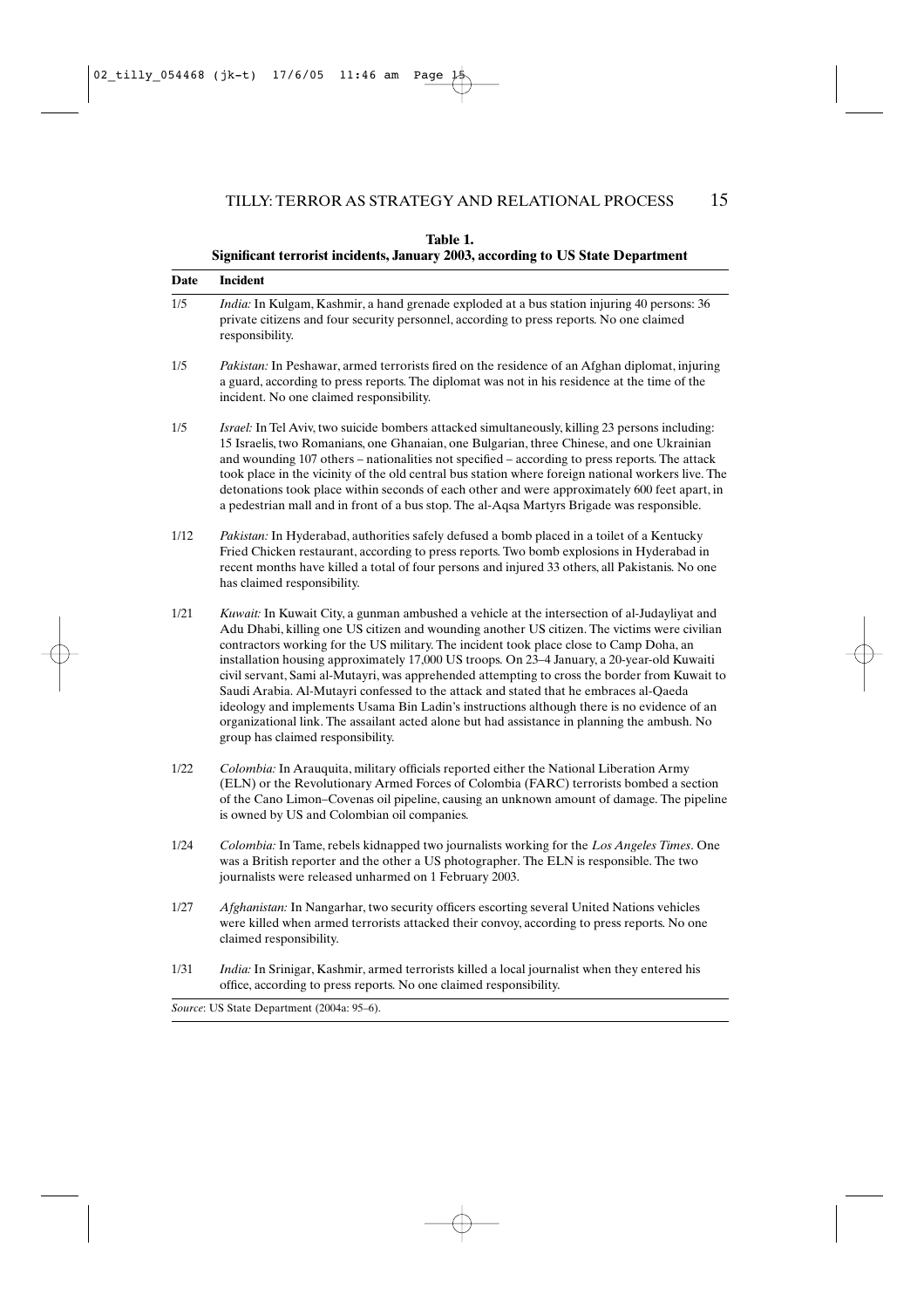Where do the data come from? By congressional mandate, since the 1980s State has issued an annual report on global terrorism. Until 2003, State officials collected annual summaries from embassies across the world, compiling them into a global catalog with simple statistics. After 9/11 and shortly before the American-led invasion of Iraq, the Bush administration changed the reporting procedure. It created the (ominously named) Terrorist Threat Integration Center. The new center took over responsibility for preparation of the annual catalog, which in turn compiled reports from the Central Intelligence Agency (CIA), the Federal Bureau of Investigation (FBI), the Department of Homeland Security and the Department of Defense. Descriptive details, nevertheless, seem to have come largely from press reports.

The new coordination did not work well. State's annual report for 2003, issued on 29 April 2004, stated that acts of terrorism had declined from 346 in 2001 to 198 in 2002 to a record low 190 in 2003 (State, 2004: 1). Deputy Secretary of State Richard Armitage took credit for the decline on behalf of the Bush administration's antiterror efforts. 'You will find in these pages,' declared Armitage, 'clear evidence that we are prevailing in the fight' (Associated Press, 2004: 1). After prodding by Congressman Henry Waxman of California, however, on 10 June the department issued a retraction: the 2003 data from the CIA, FBI, Homeland Security Department, and Defense Department were 'incomplete and in some cases incorrect' (State, 2004b: 1). Between my consulting the 2003 report on 20 June 2004 and my follow-up the next day, the 2003 report disappeared from the State Department web site.

By the morning of 23 June, a 'Year in Review (Revised)' had appeared at the web site. The revision not only raised the event count for 2003 from 190 to 208, but also increased some figures for earlier years (State, 2004c). At the 22 June press conference releasing the new numbers, Secretary of State Colin Powell conducted an irritable exchange with reporters:

Asked if the new statistics meant that the United States was not 'prevailing,' Mr Powell said that he had to leave for a meeting at the White House but that two specialists would explain. 'Here are the experts,' he said. 'They will tell you' (Weisman, 2004: A12).

Experts J. Cofer Black, coordinator for counterterrorism, and John O. Brennan, director of the Terrorist Threat Integration Center, blamed an obsolete database and a defective computer program for the previous undercount. We should understand, then, that the State Department's terror statistics won't stand up to close social scientific scrutiny (Krueger, 2004; Krugman, 2004). But they do illustrate a distinctive way of thinking about terror, a way that differs from Jessica Stern's main line of argument.

With the new numbers in place, Figure 1 shows the trend in State's count of significant terrorist attacks from 1980 to 2003. Clearly the overall trend ran downward. The total reached a high point in 1988, and generally declined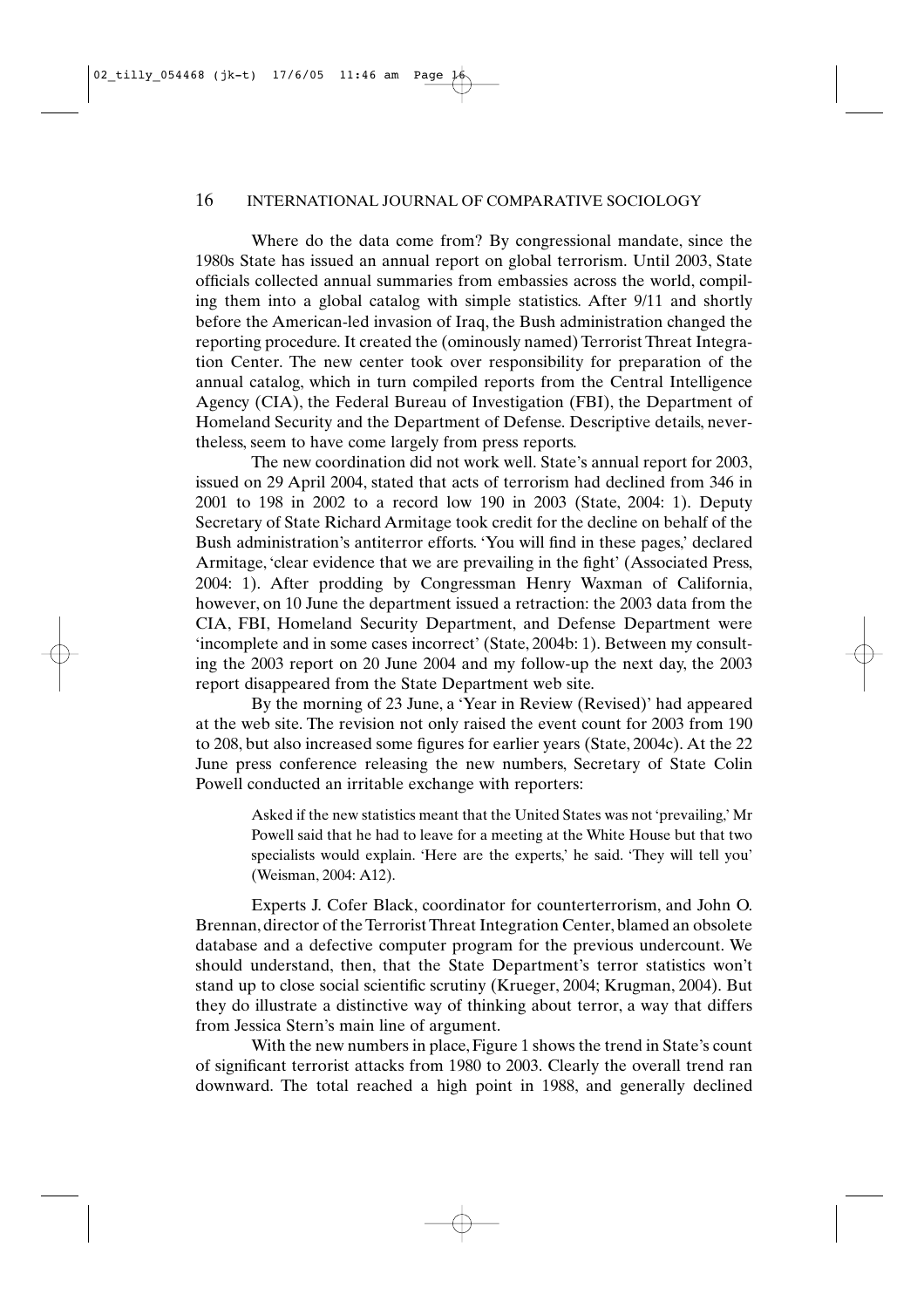

**Figure 1. Total international terrorist attacks, 1980–2003**

(*Source*: US State Department, *Patterns of Global Terrorism*, selected years)

thereafter. The 208 attacks of 2003 lie far below the frequencies of the 1980s, when the numbers rarely fell below 500 reported terrorist attacks per year. Overall casualties fluctuated more from year to year than did number of attacks, but deaths generally declined as well from the 1980s onward (Enders and Sandler, 2002). The years from 1999 to 2003 produced a dramatic rise and fall of reported deaths in terrorist incidents:

1999: 233 deaths 2000: 405 2001: 3547 (including 3000 assigned to 11 September) 2002: 725 2003: 625

If the Bush administration contributed to the decline of terror after 2001, then, according to its own figures, it was furthering a downward trend that started a decade earlier.

Note, in any case, what these counts exclude, even if they get the trend right. The word 'terror' took on a political meaning with the French Revolution's virtue-imposing dictatorship of 1793 (Gérard, 1999; Greer, 1935; Guenniffey, 2000; Mayer, 2000). From that point on, analysts often applied it to governments that enforced compliance by threat and deed. In the recent past, Stalin, Hitler, Pol Pot, and Saddam Hussein have all figured as men who ruled by terror, with the implication that except for fear their people would have rejected them. The State Department's definition of terror, however, excludes the threat or use of force by governments (Oliverio, 1998; Stanley, 1996; Tilly,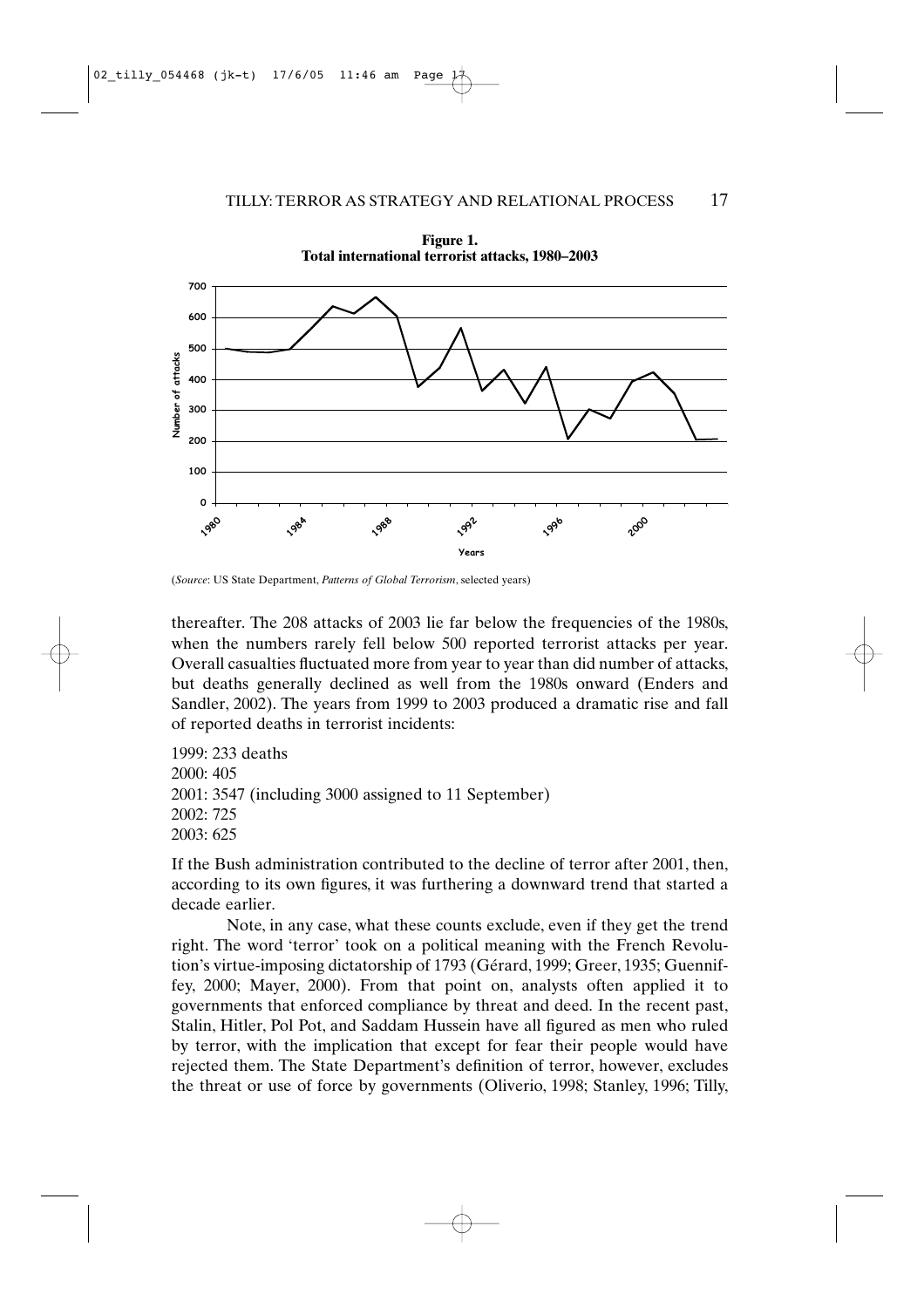1985). It also downplays the frequent employment of threat and coercion by armies and militias against civilian populations during civil wars (Berkeley, 2001; Chesterman, 2001; Davenport, 2000; Ellis, 2000; Tishkov, 1997, 2004).

Whether backed by governments or not, genocide and ethnic cleansing likewise do not appear in the State Department counts (Bax, 2000; Brubaker and Laitin, 1998; Harff, 2003; Human Rights Watch, 2004; Kakar, 1996; Levin and Rabrenovic, 2001; Mamdani, 2001; Mazower, 2002; Naimark, 2001; Prunier, 1995, 2001; Taylor, 1999; Toft, 2003; Uvin, 2001). Although we might quibble over that unexploded bomb in a Pakistani toilet, State Department listings generally omit threats to do harm unless someone had put lethal weapons in place, ready for use. Official US government inventories of terrorism draw a rough circle around episodes in which politically identified actors other than governments or armies apply violent means to noncombatants, with special attention to episodes in which perpetrators and victims identify with different national governments.

So what? No one owns the definitions of terror, terrorism, or terrorists (Tilly, 2004b). Any working definition of terror excludes some candidate actions and events. Politically speaking, it usually helps your cause to use the term 'terror' for actions of which you disapprove, and to exempt actions of which you approve. Definitions begin to matter, however, when you shift from description or evaluation to explanation. At exactly that point two implicit claims come into play. First, in explanations a concept such as terror lays a claim to identify a causally coherent phenomenon rather than a convenient miscellany. Second, the same concept points to similarities and differences: instance X resembles instance Y, but differs in kind from instance Z.

Jessica Stern, for example, makes both claims: that religiously motivated terrorism has common properties that make it eligible for a single line of explanation, and that it differs deeply from other applications of violence with which careless analysts might easily confuse it. Responding to a legislative requirement that it file an annual report on international terrorist attacks, the State Department makes no such strong claims for explanation. Yet its own annual reports assume a shadowy world in which power-seeking nonstate actors strike out at noncombatant citizens, organizations, and corporations of legitimate regimes, especially the US regime.

Both Stern and State, furthermore, point their readers to a distinctive form of explanation, a *dispositional* explanation. Crudely speaking, general descriptions and explanations of social processes divide into three categories: systemic, relational, and dispositional. *Systemic* accounts posit a coherent, selfsustaining entity such as a society, a world economy, a community, an organization, a household, or, at the limit, a person, explaining events inside that entity by their location within the entity as a whole. Some systemic accounts of terror, for example, treat it as a worldwide effect of globalization and rapid social change that disrupt previously existing constraints on extremism. Systemic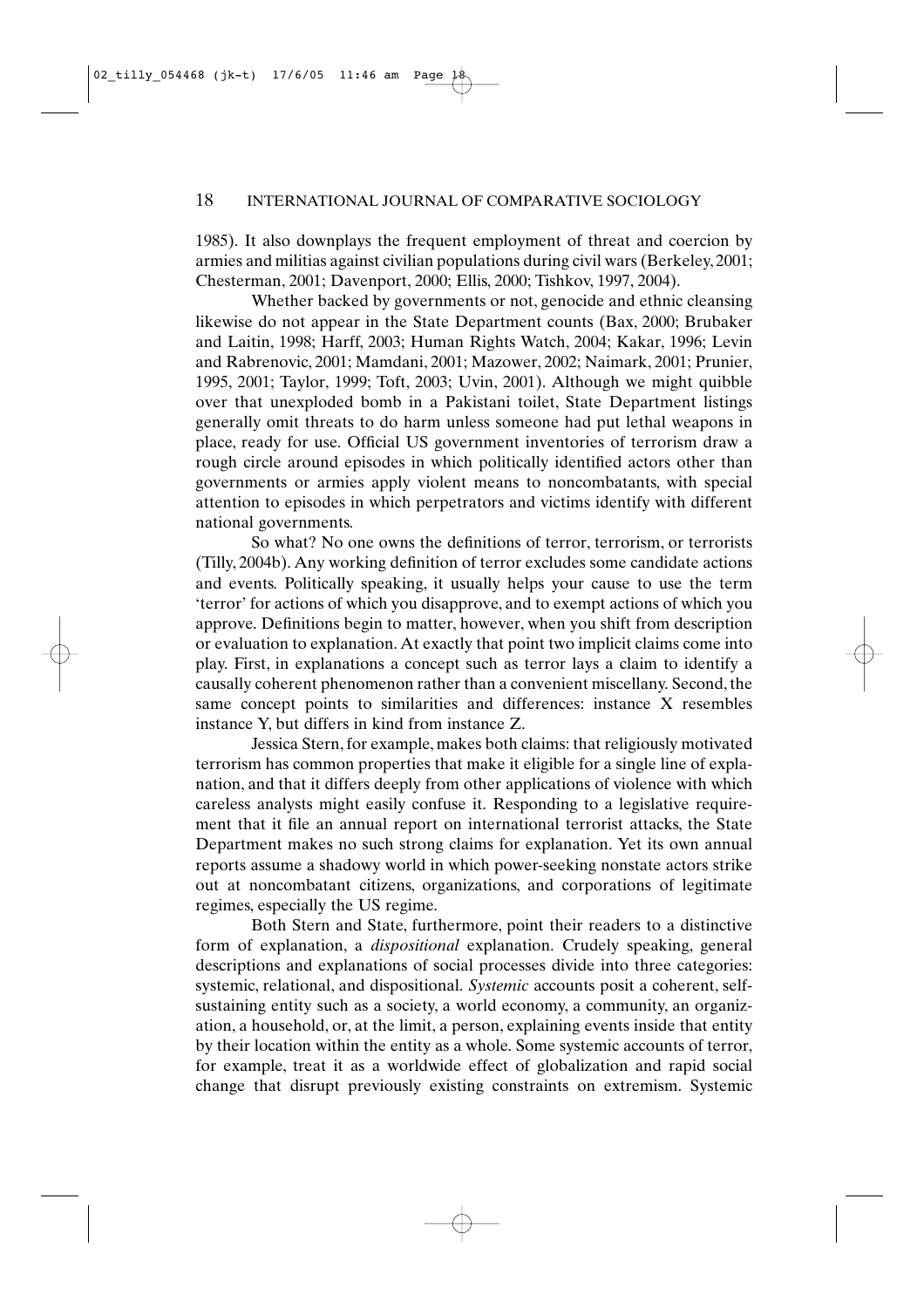descriptions and explanations have the advantage of taking seriously a knotty problem for social scientists: how to connect small-scale and large-scale social processes. They have two vexing disadvantages: the enormous difficulty of identifying and bounding relevant systems, and persistent confusion about cause and effect within such systems.

*Relational* accounts take interactions among social sites as their starting points, treating both events at those sites and durable characteristics of those sites as outcomes of interactions. Relational accounts of terrorism stress changes in connections among persons and groups, for example altered ties among exiles, international criminal networks, and domestic power-seekers. Relational descriptions and explanations have the advantage of placing communication, including the use of language, at the heart of social life. They have the disadvantage of contradicting common sense accounts of social behavior, and thus of articulating poorly with conventional moral reasoning in which entities take responsibility for dispositions and their consequences.

Like systemic descriptions and explanations, *dispositional* accounts posit coherent entities – in this case more often individuals than any others – but explain the actions of those entities by means of their orientations just before the point of action. Across the social sciences, dispositional accounts come in several competing varieties. They sometimes feature:

- motives, from individual to collective; they include Stern's 'grievances';
- emotions, again from individual to collective;
- decision logics, often in the form of matches among incentives, preferences, and opportunities; and
- cultural templates, including ideologies.

But in all these varieties, they fix on orientations of actors that precede and presumably cause action. Stern's account of recruitment and commitment to street-level terrorist activity emphasizes humiliation and alienation as shapers of individual or collective dispositions. When cast at the level of the individual organism, dispositional descriptions and explanations have the advantage of articulating easily with the findings of neuroscience, genetics, and evolutionary analysis. They have the great disadvantage of accounting badly for the emergence of new properties in relations *among* entities, much less for the effects of aggregate properties such as population density and network structure.

Dispositional descriptions and explanations have another remarkable property that increases their attractiveness to a wide range of users: they resemble the stories in which people generally package their everyday accounts of human events and social processes (Tilly, 2002b, 2004a). Stories place limited numbers of motivated actors within well-bounded times and spaces, accounting for everything that happens as consequences of those actors' behaviors. By attributing responsibility to concrete actors, they make it easy to distribute praise and blame. We have watched Jessica Stern tell the story of Kerry Noble,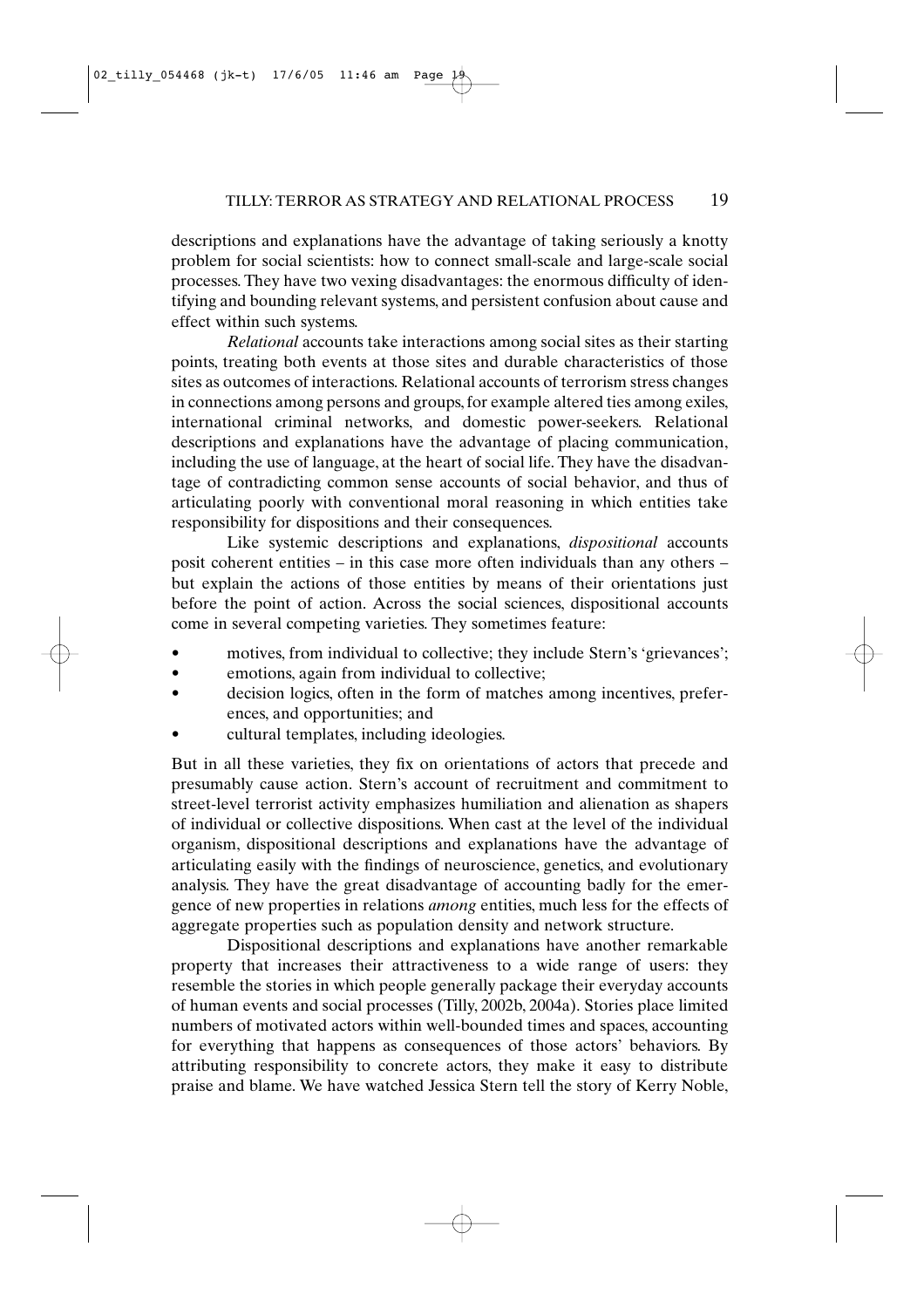which clearly calls up praise and blame – mostly blame – for his participation in the CSA.

Stories simplify causation drastically by eliminating simultaneous and reciprocal causation, feedback, incremental effects, indirect effects, environmental influences, mistakes, and most unanticipated consequences. They do a wonderful job of making events and social processes memorable and comprehensible, but at the cost of ignoring the sorts of complex causation that appear regularly in biological, physical, economic, or sociological explanations of the same events and social processes. Everyday discussions of terror tell stories: terrorists – certain kinds of persons – felt desires to inflict harm on certain sorts of victims, and did so. Stern's story of Kerry Noble starts with his childhood and troubled youth, which supplied him with the disposition to participate in religious terrorism.

Trouble starts exactly there. Trouble Number 1 homogenizes terrorists, saying that all share the same dispositions. Terrorists could, of course, actually be homogeneous in the same sense that everyone who catches measles catches it in pretty much the same way, through ingestion of a paramyxovirus. In fact, Stern buys into that image when she says,'I have come to see terrorism as a kind of virus, which spreads as a result of risk factors at various levels: global, interstate, national, and personal' (Stern, 2003: 283). Beware of virus analogies when it comes to human affairs! Viruses exist; we can see them under a microscope. They enter cells, reproduce, alter cell structures, and cause visible damage. To use the virus analogy for a social process, one must make sure one pins down the agent, the mechanism, and the consequences and make sure the agent produces its effects in essentially the same way every time.

Trouble Number 2 treats dispositions as sufficient causes: once we know what terrorists want, we can explain their actions. Stern gestures in that direction as she describes her search for empathy with religious extremists who kill: 'It is possible to understand and vicariously share the feelings that give rise to terrorism – if only briefly – and still maintain that the terrorist's actions are immoral, or even evil' (Stern, 2003: xvii). Then she pulls back. The book builds in relational explanations galore: recruitment processes, organizational processes, processes that affect the opportunity to kill, and more. Still, like most users of dispositional explanations in the social sciences, she treats these relational processes not as direct causes but as factors that promote or inhibit the central cause of terrorism: formation of a consciousness dividing the world starkly into us and them, seeing us as pure but threatened, seeing them as impure and threatening.

Dispositional explanations of terror confront relational explanations at many points. Take the example of public uproar over the treatment of Muslim captives in Iraq: the first phase of the discussion asked how such bad apples as the low-ranking soldiers who tortured and humiliated their Iraqi captives could have acquired such rotten dispositions, especially how *female* soldiers could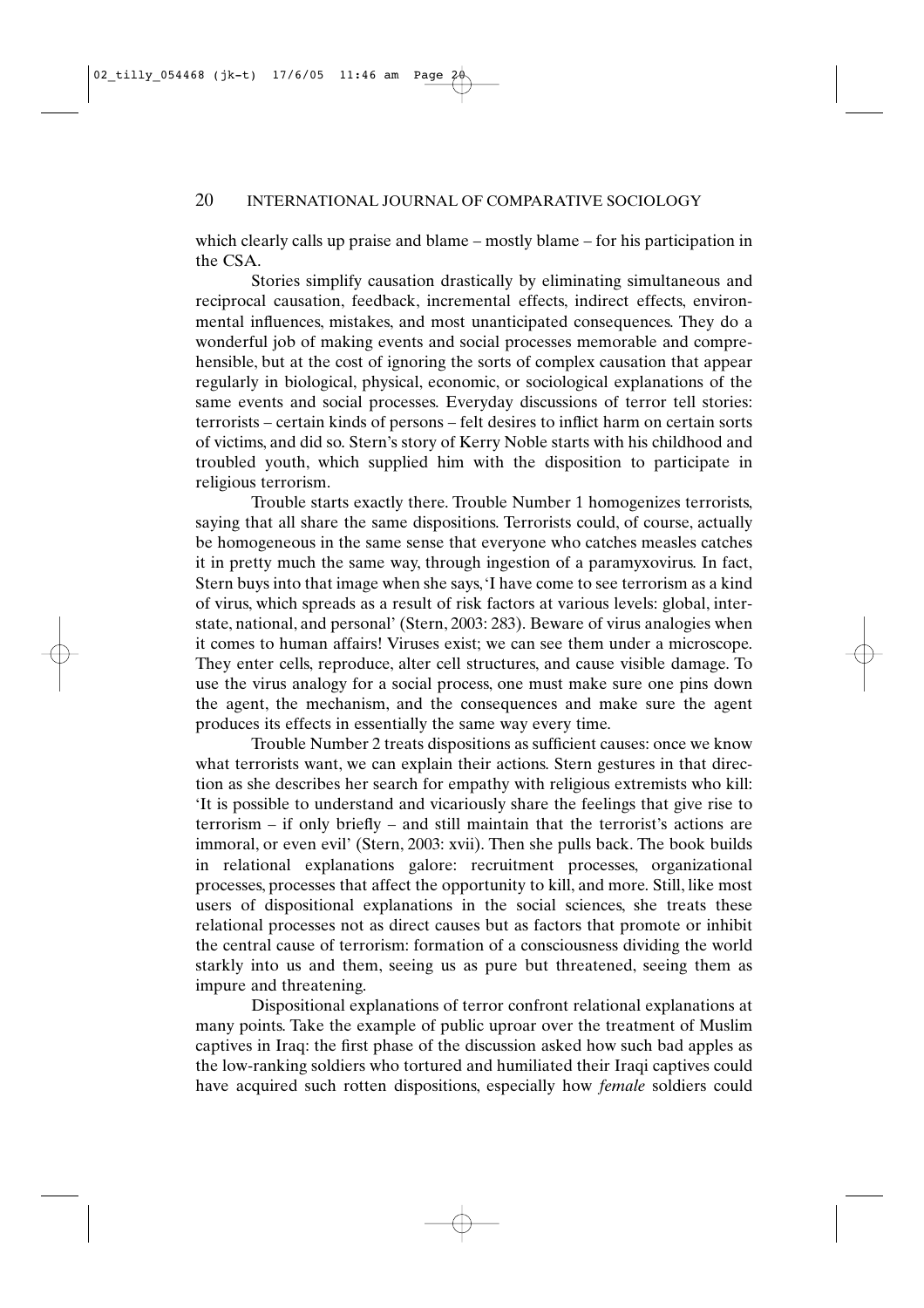possibly have become so perverse. But the farther the discussion goes, the more relational processes involving the whole military and civilian hierarchy become central to the explanation. 'Given the known facts,' complains veteran reporter Anthony Lewis,'the notion that the photographed outrages at Abu Ghraib were just the actions of a few sick men and women, as President Bush has repeatedly argued, is beyond belief' (Lewis, 2004: 8). I am agreeing with Lewis but complaining about the line of explanation as well. In the world of terror at large, dispositional explanations do not take us far. If we do not go relational, we will not explain terror.

Let me state my counterclaims as clearly as I can. Here they are:

- 1. Terror is not the outflow of a uniform mentality but a strategy employed by a wide array of actors whose motives, means, and organization vary greatly.
- 2. Political actors who commit their whole lives to terror perform only a small share of all terroristic acts; the overwhelming majority of terrorists also engage in other sorts of politics, or non-politics, simultaneously, earlier, and/or later.
- 3. If we are trying to explain when, where, and how people actually engage in terror, relational explanations will serve us far better than systemic or dispositional explanations.

All this amounts to saying that terror is a strategy, that the strategy involves interactions among political actors, and that to explain the adoption of such a strategy we have no choice but to analyze it as part of a political process.

Here is another way of illustrating the same claims. Look back at the nine significant terrorist incidents the US State Department reported for January 2003. Leave aside doubts about the exclusion of armies and governments, as well as about the selectiveness with which the CIA, FBI, Homeland Security Department, and Defense Department gathered their reports of such incidents. Suppose you acquire a specialist's knowledge of each and every episode. Find out who performed the violence, even where the State report doesn't tell you. Interrogate the perpetrators. Read their minds. You will *not,* I predict, find that the agents of terror the State Department locates in India, Pakistan, Israel, Kuwait, Colombia, and Afghanistan shared the same motives and outlooks, however broadly you define those motives and outlooks.

Suppose further that you persist in asking why these people, times, and places, rather than others, why these victims, why these means of inflicting damage. You will then, I forecast, find yourself writing a sort of questionnaire with headings something like these:

- 1. What processes brought these particular people to the sites of violence?
- 2. How did the means of violence reach the perpetrators' hands?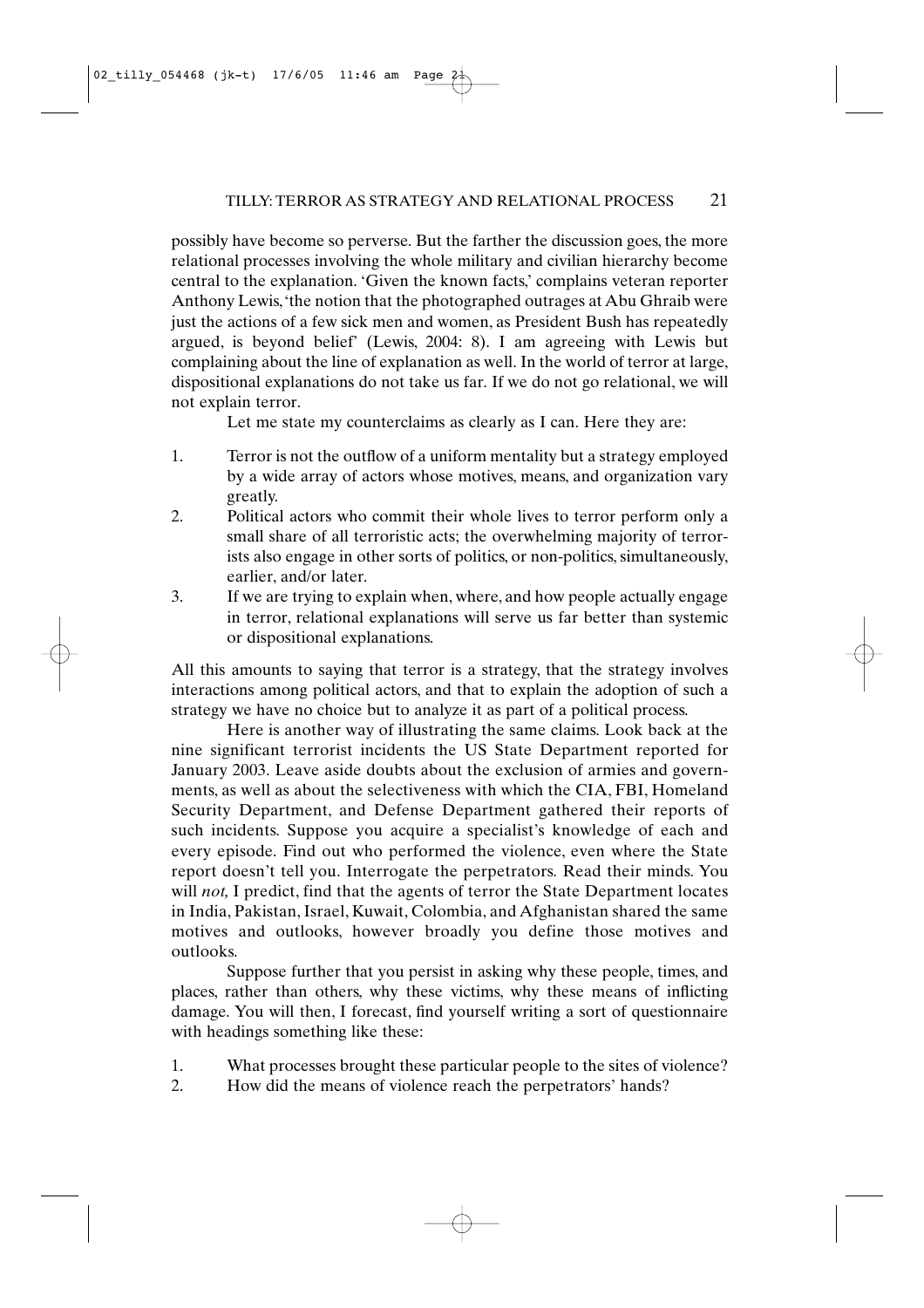- 3. What produced the boundaries and relations between perpetrators and victims?
- 4. What kinds of social settings and circumstances promote or inhibit these processes of recruitment, supply, and boundary formation?
- 5. To what extent and how did the violent encounters result from coordination by leaders, planners, and organizations?

As you answer these pressing questions, you will be moving onto relational ground (Tilly, 2003: chapter 1). Even if you cling to dispositional explanations, you will increasingly place them within relational contexts. You will find available stories – even those told by so-called terrorists and terrorism experts – increasingly inadequate. You will, in short, join me in my dissatisfaction with dispositions as sufficient causes of anything so complex as terrorism.

A relational perspective helps bring some order into the analysis of terror. Here are four relational steps:

- 1. Notice that a recurrent strategy of intimidation a relation, not a propensity – occurs widely in contentious politics, and corresponds approximately to what many people mean by terror: asymmetrical deployment of threats and violence against enemies.
- 2. Recognize that a wide variety of individuals, groups, and networks sometimes employ that strategy.
- 3. Connect the strategy systematically to other forms of political struggle proceeding in the same settings and populations.
- 4. Observe that specialists in coercion ranging from government employees to bandits sometimes deploy terror under certain political circumstances, usually with far more devastating effects than the terror operations of nonspecialists.

The horrors of 9/11 should not blind us to systematic variation in the character and origins of terror.

*Terror as a Strategy* Asymmetrical deployment of threats and violence against enemies does have a crude logic of its own. It differs from such competing strategies as accommodation, negotiation, subversion, infiltration, propaganda, and open warfare. In addition to whatever harm it inflicts directly, it sends signals – signals that the target is vulnerable, that the perpetrators exist, that the perpetrators have the capacity to strike again. The signals typically reach three different audiences: the targets themselves, potential allies of the perpetrators, and third parties that might cooperate with one or the other. Although some users of terror (for example, a minority of 19th-century anarchists) operate on the theory that destruction of evil objects is a good in itself, most terror supports demands for recognition, redress, autonomy, or transfers of power. Considered as a strategy, terror works best when it alters or inhibits the target's disapproved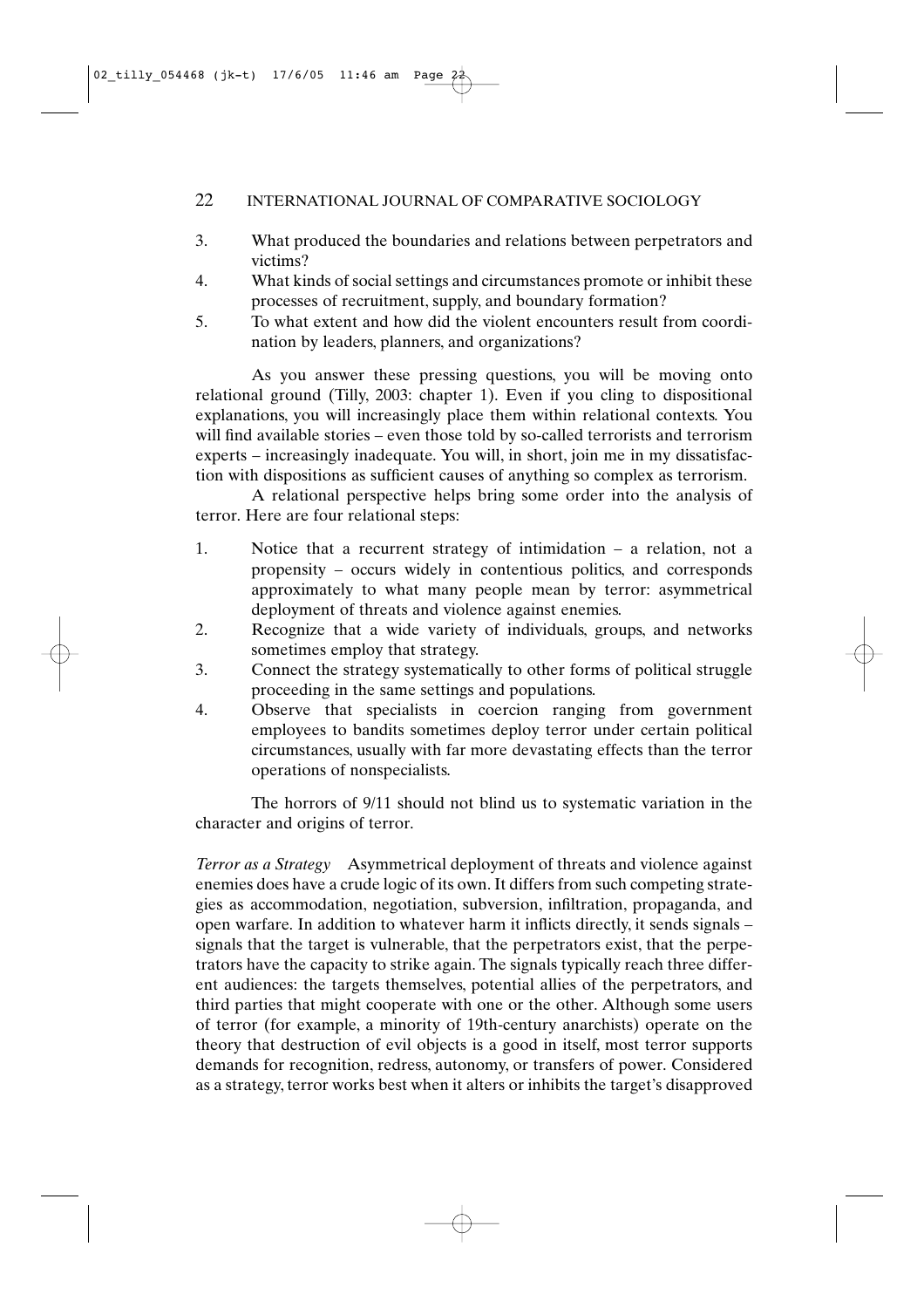behavior, fortifies the perpetrators' standing with potential allies, and moves third parties toward greater cooperation with the perpetrators' organization and announced program.

*Multiple Uses of Terror* From 'Mafiosi' to ruthless governments, people who operate protection rackets intermittently deploy terror against enemies and uncertain clients (Gambetta, 1993; Stanley, 1996; Varese, 2001; Volkov, 2000, 2002). Whether or not they operate large-scale protection rackets, repressive governments frequently apply terror to threatening minorities. Weak, beleaguered governments commonly adopt the strategy of exemplary punishment: inflicting terrible public retaliation on those few enemies they manage to seize, with the announced threat of visiting similar punishments on others who dare to challenge them. But dissidents seeking autonomy, striking at their rivals, or trying to bring down governments likewise sometimes engage in asymmetrical deployment of threats and violence against enemies by means that fall outside the forms of political struggle routinely operating within the current regime.

During the past few decades, religious and ethnic activists have been by far the most frequent nongovernmental strategists of terror (see e.g. Beissinger, 2001; Derluguian, 1999; Gurr, 2000; Horowitz, 2001; Kakar, 1996). Sometimes they have demanded autonomy, sometimes they have sought control of existing governments, but often enough they have struck directly at their religious and ethnic rivals. The terrible Rwandan genocide of 1994 pivoted ultimately on ethnic control of the Rwandan state, and, despite the slaughter of Tutsis by the hundreds of thousands, ended with the seizure of state power by Tutsi-dominated military forces. The genocide itself activated all these different uses of terror (Des Forges et al., 1999; Mamdani, 2001; Pillay, 2001; Prunier, 1995, 2001; Taylor, 1999; Uvin, 2001).

*Terror and Other Forms of Struggle* As these varied examples suggest, the strategy of terror appears across a wide variety of political circumstances, in the company of very different sorts of political struggle. Attacks of Irish Protestant and Catholic activists on each other and on governmental targets, for instance, frequently follow the strategy of terror, but they generally intersect with other forms of negotiation at international, national, and local levels (Farrell, 2000; Hart, 1998; Jarman, 1997; Keogh, 2001). In many parts of the world, specialized military forces – governmental, nongovernmental, and antigovernmental – frequently engage in kidnapping, murder, and mutilation in addition to their occasional pitched battles with other armed forces.

Because armed forces depend on arms, equipment, food, and pay even when they are living off the land, such terror-wielding armies thrive especially where they can seize control of income-generating resources such as drugs, timber, diamonds, and other minerals. Often they then adopt terror to maintain control of the crucial resources rather than concentrating on the seizure of state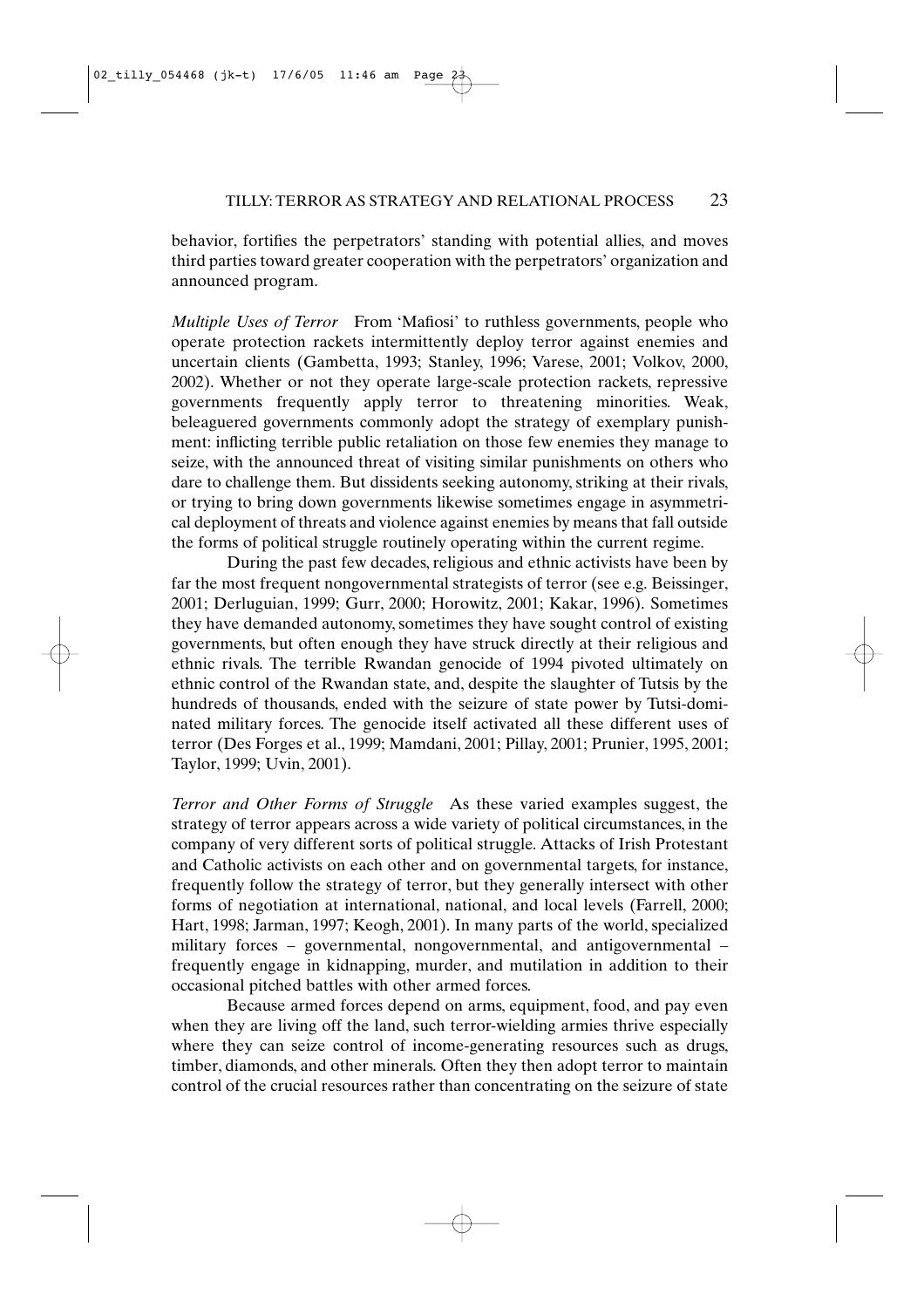power. Extensive connections with emigrant diasporas magnify those effects, most likely because the exiles both provide external support for rebels and offer conduits for contraband into and out of rebel territory (Collier and Hoeffler, 2004).

*Terror and Specialists in Coercion* The prominence of organized armed forces in certain types of terror lends itself to analytic confusion. It is all too easy to conflate terror-deploying governments, armies, militias, paramilitaries, and rebels with conspiratorial zealots. We actually need a twofold distinction: first between violent specialists and others, then between actors who deploy terror within their own operating territories and those who direct it elsewhere.

Figure 2 schematizes the two distinctions, assigning characteristic names to the four corners and midpoint of a two-dimensional space. *Autonomists* stand for all those politically active groups whose members sometimes launch terror attacks on authorities, symbolic objects, rivals, or stigmatized populations on their own territories without becoming durably organized specialists in coercion. *Zealots* maintain similar connections with each other, but commit their violent acts outside of their own base territories; they include long-term



**Figure 2. A crude typology of terror-wielding groups and networks**

 **Major locus of violent attacks**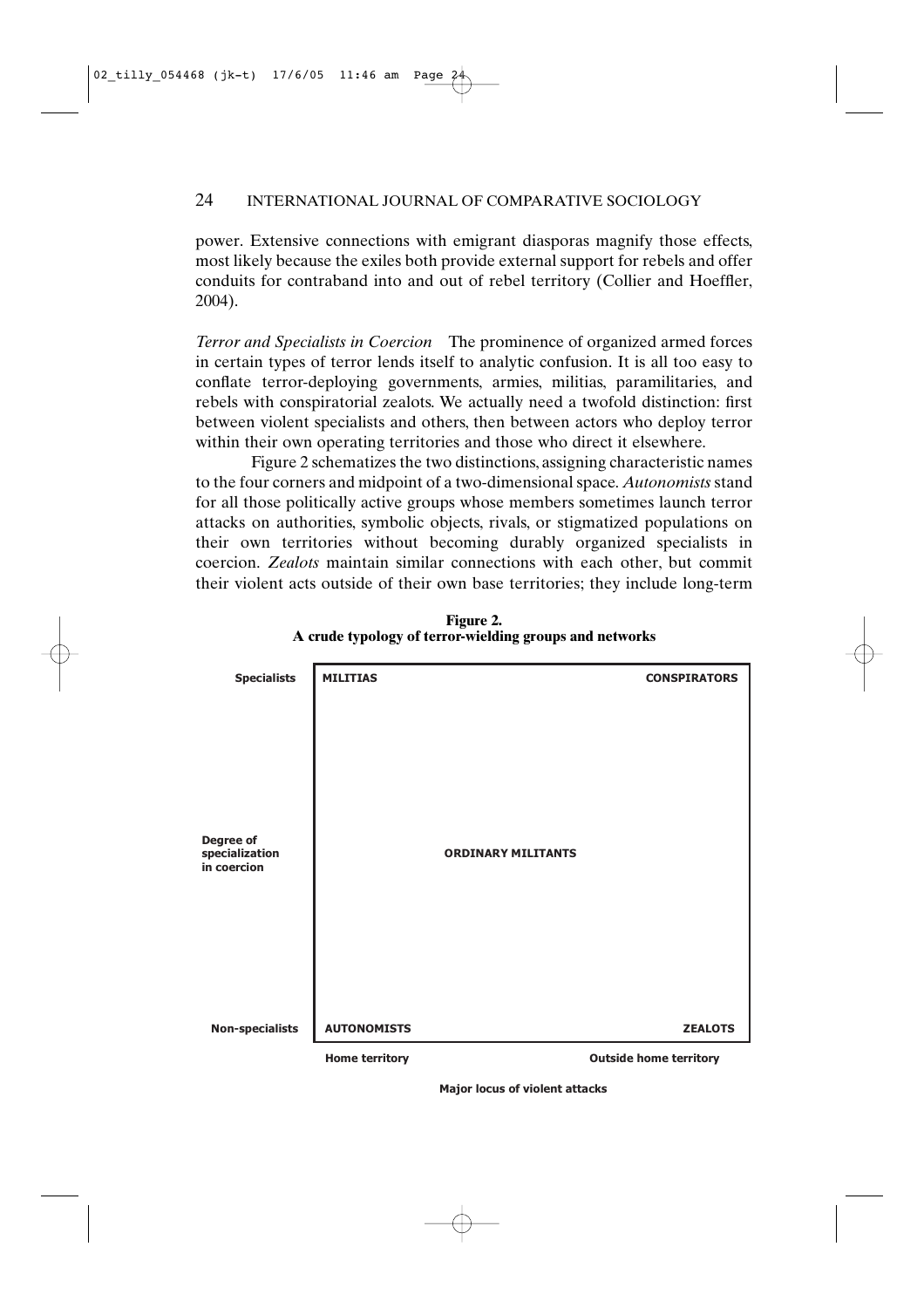exiles who return home to attack their enemies. Governmental, nongovernmental, and antigovernmental *militias* maintain enduring organizations of coercive specialists and exercise terror within their base territories. *Conspirators* organize specialized striking forces for operations away from base. (Terrorinflicting armies that operate abroad also fit into this corner of the diagram, but they strike even more rarely than do mobile organizations of conspirators.) Finally, *ordinary militants* often spend time organizing and demonstrating, but now and then engage in armed attacks either near home or against the enemy far away.

As compared with the full range of collective violence, the use of terror ranks relatively high in the coordination among violent actors and the salience of short-run damage; in that regard it resembles what I call violent rituals and coordinated destruction while differing from broken negotiations, scattered attacks, opportunism, brawls, and individual aggression (Tilly, 2003: 15). But the kinds of individuals and organizations that employ terror vary dramatically from one setting to another. The same individuals and organizations, furthermore, commonly alternate between terror and other forms of politics. The diagram as a whole states a major element of my argument: a remarkable array of actors sometimes adopt terror as a strategy, and therefore no single set of cause–effect propositions can explain terrorism as a whole.

The diagram incorporates a relational perspective in two senses. First, the processes that move people into one location or another within the locusspecialization space are fundamentally relational; they become militias, autonomists, zealots, conspirators, or ordinary militants – and sometimes switch among those forms of interaction – through shifting social relations. Second, despite their essentialist labels, the five types consist not of deeply different dispositions but of varying relations both a) among activists and b) between activists and targets of their terror.

You should therefore find a relational perspective especially helpful as you ponder a phenomenon that Stern rightly emphasizes: the formation of boundaries dividing the world into us and them, with little or no middle ground. Every social boundary creates a distinction between some *us* and some *them*. But it also organizes relations on each side of the boundary and across the boundary, as well as generating stories about boundary and relations (Tilly, 2004c). The pure-impure distinctions of religious militants call up extreme versions of widely available religious boundaries between believers and others (Moore, 2000). More important, boundary making and remaking occur constantly across social life, and organize a wide range of politics, including religious extremism.

Indeed, Stern implicitly concedes these points. Despite starting boldly with a strong set of dispositional statements about religious terrorists, she rapidly adds qualifications. Her terrorists have not just one but many grievances. Those grievances vary from spiritual to temporal, from instrumental to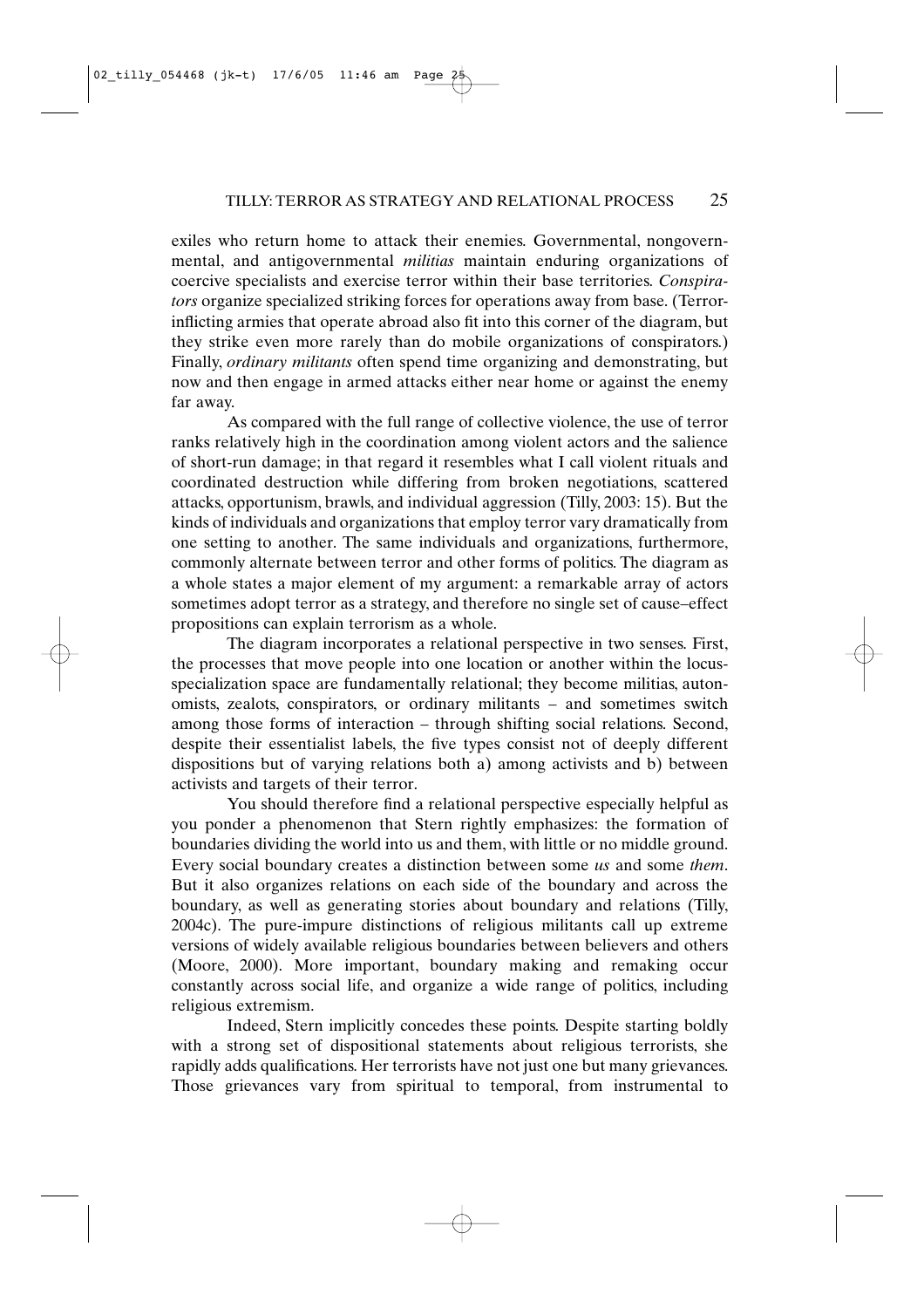expressive, and from ideological to profit driven. Most pursue mixtures of religious and political goals. Their audiences range from enemies to followers. They vary significantly in group size, organizational sophistication, and capacity to inflict large-scale damage. Some are full-time terrorists, some are part-time amateurs, and some devote most of their effort to fighting in and with organized military units (Stern, 2003: 6–8).

Stern recounts her conversation with Maqbool Pandit, who had held a high position in the Kashmiri Muslim group called Hiz-ul Mujahideen before he withdrew from activism. After answering a number of questions about the group's operations, Pandit asked Stern about her own views on the causes of militancy. 'This fight,' she reluctantly replied,

is about real estate, national identity, political power, and profits – both personal and organizational. The fight is kept alive because organizations depend on it and because, on both sides, people are making a living. Smuggling goods. Selling arms. Lending money. Running camps. Running 'charities.' Training vulnerable young men to believe that the way to feel important and useful is by killing and getting killed in a purported holy war. The jihadi leaders live in mansions, while their operatives risk their lives. Agencies on both sides profit – professionally and financially. Why would they want this 'jihad' to end? I ask. (Stern, 2003: 235)

Stern went on to say that humiliation, relative deprivation, and fear brought street-level militants into terrorism, but that the operation as a whole depended on support from rich sympathizers, sometimes including foreign governments. Pandit stayed silent for a long while, but finally agreed with her analysis (Stern, 2003: 236). Pandit and Stern were agreeing on a whole series of relational explanations for organized terror.

When Stern starts to enumerate risk factors for the 'virus', she marches even deeper into relational territory. The world communications revolution, she tells us, is lowering recruitment, communication, and support costs. International flows of weapons likewise facilitate terrorism. Bad neighborhoods, failed states, refugee camps, criminal enterprises, and expatriates who contribute income, information, weapons, or connections to the cause all favor recruitment and support of terrorists. The failure of governments to provide basic services, protect human rights, or maintain monopolies of violence increases the prevalence of terror. High proportions of young, single males in a population make more potential terrorists available. Poverty may also promote terror, especially when educated young men remain unemployed.

Religiously based educational and welfare institutions, Stern continues, often serve as terrorist recruiting grounds. And humiliation itself – whether individual or categorical – results from well-defined social processes. The Muslim world currently produces more than its share of terrorists not because Islam condones terror, but because almost all of these favorable processes currently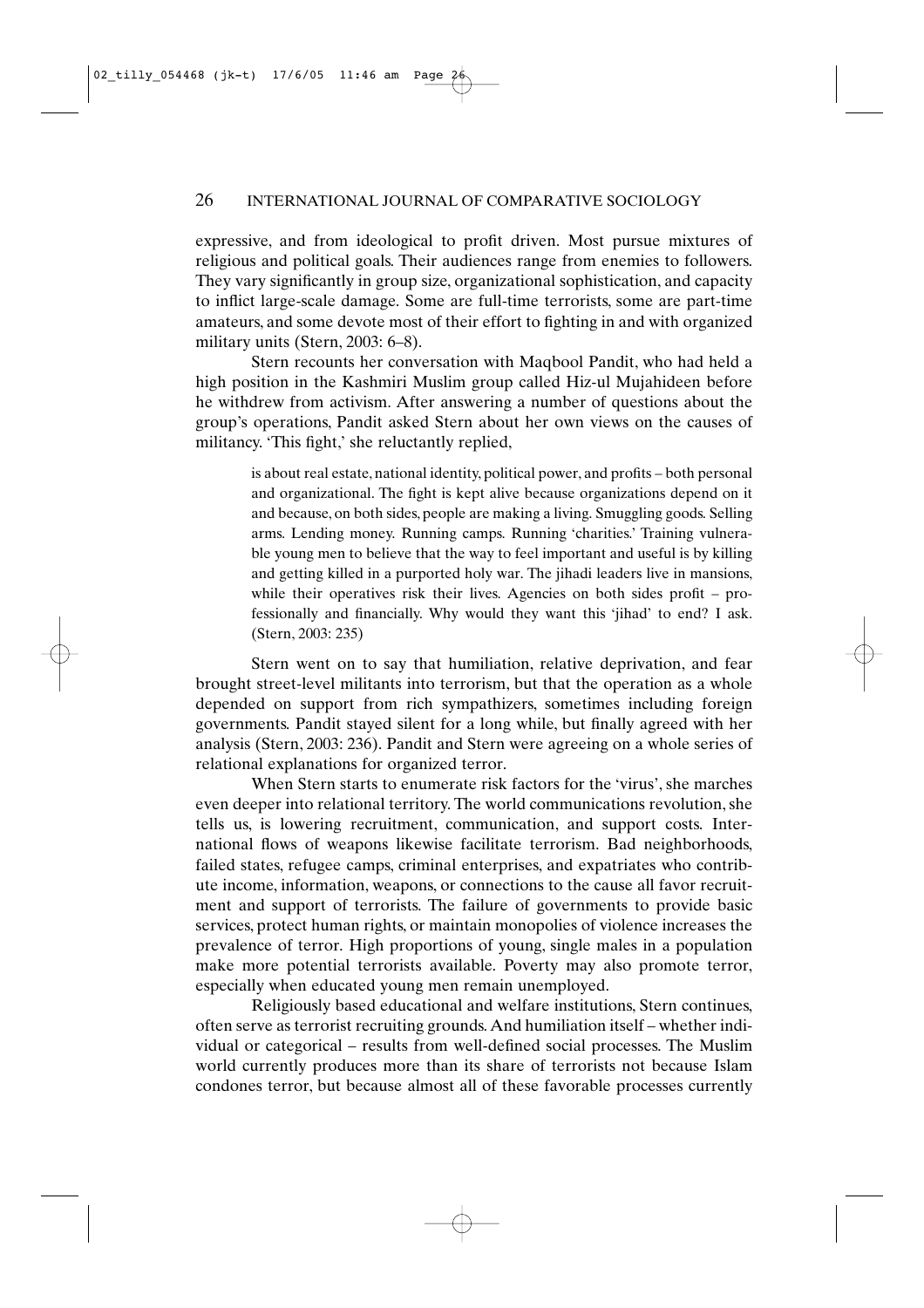occur more widely in Muslim countries (Stern, 2003: 283–8). Dismissing the ideology thesis, Stern makes some concessions to coercion and brainwashing, but offers a large opening to what I earlier called the variety thesis: a common strategy, multiple motives, complex social processes.

She'd better! When it comes to terror, the beginning of wisdom is to recognize it as a strategy. We might generalize that strategy by identifying its main components. It is one-sided, often pitting either relatively powerless people against very powerful enemies, or vice versa: powerful people, especially armies or governments, against the powerless. It deploys violence and threats of violence in the narrow sense of immediate damage to persons or objects rather than, say, shame or eternal damnation. It breaks with the political routines that prevail where it occurs. (That last qualification excludes capital punishment and other legally imposed penalties, perhaps improperly, from terror.)

We can say more. Many different actors, mostly political, sometimes engage in one-sided deployment of violence and threats of violence falling outside local political routines. They include autonomists such as Basque nationalists, militias of the kind that hacked off civilians' limbs in Sierra Leone, fullfledged armies like those on both sides that have massacred villagers in Sri Lanka, conspirators resembling 19th-century anarchist assassins, part-time militants on the model of antiabortion doctor killers who also demonstrate outside abortion clinics, and rare zealots in the style of Kerry Noble and his comrades in Arkansas' militant Christian cult, The Covenant, the Sword, and the Arm of the Lord.

Am I saying that Congress was wrong to require annual reports on worldwide terror from the State Department, because it was chasing a chimera? On the contrary, I am saying that to reduce the prevalence of terror in our conflict-ridden world, we must get it right. Although I don't trust State's numbers and dislike any definition of terror that excludes actions by armies and governments, I think that the collection of systematic evidence on actual events starts us in the right direction. To go far in that direction, however, we will have to move from dispositional to relational explanations. We will have to identify the relational processes that form and transform both drastic us–them boundaries and organized violence across those boundaries.

Stern herself remains surprisingly ambivalent. As she turns to recommendations for US policy, Stern veers back to her original grievance-based account. Speaking of reducing the risk factors for recruitment to terrorist causes, she concludes: 'We have yet to create a technology for fixing the "God-shaped hole" in human consciousness that is a symptom of modernity, or for curing alienation, humiliation, envy, or rage' (Stern, 2003: 289). She then enumerates concrete measures that would not fill the hole in consciousness but would infiltrate, block, and counteract the organizations currently profiting from the availability of alienated youths. Of course, I deny that choking off the supply of alienated youths would suffice to end terrorism. Nevertheless, Stern and I agree,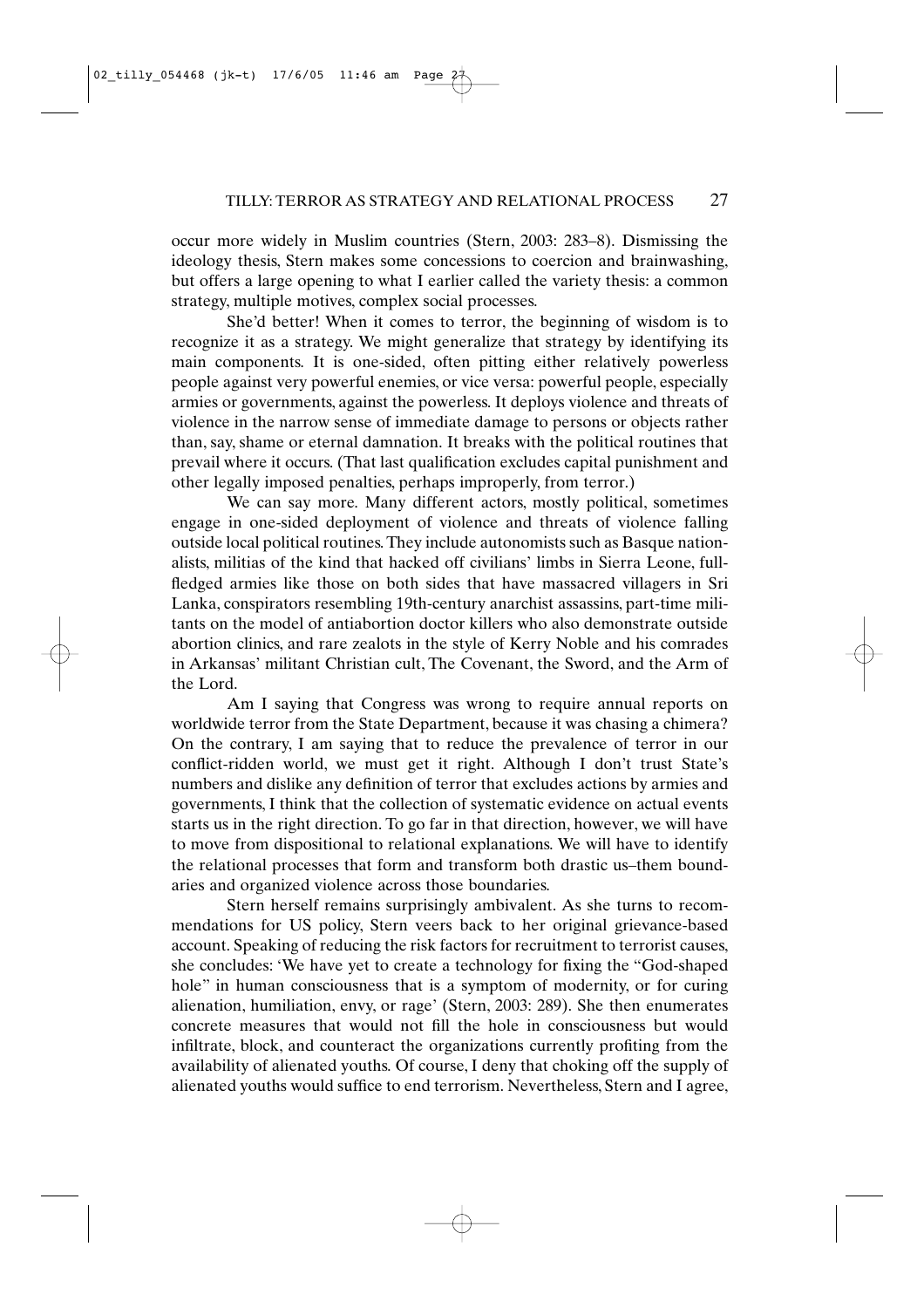finally, that wherever and however it occurs, terror hurts innocent human beings. Explaining it therefore matters for world well-being. Good explanations put us on the path to effective action and counteraction.

#### **REFERENCES**

- Associated Press (2004) 'U.S. Wrongly Reported Drop in World Terrorism in 2003', *New York Times,* 11 June, online edition. Accessed 11 June 2004.
- Bax, M. (2000) 'Holy Mary and Medjugorje's Rocketeers. The Local Logic of an Ethnic Cleansing Process in Bosnia', *Ethnologia Europaea* 30: 45–58.
- Beissinger, M. (2001) *Nationalist Mobilization and the Collapse of the Soviet State.* Cambridge: Cambridge University Press.
- Berkeley, B. (2001) *The Graves Are Not Yet Full: Race, Tribe and Power in the Heart of Africa.* New York: Basic Books.
- Brubaker, R. and Laitin, D.D. (1998) 'Ethnic and Nationalist Violence', *Annual Review of Sociology* 24: 423–52.
- Caddick-Adams, P. and Holmes, R. (2001) 'Terrorism', in R. Holmes (ed.) *The Oxford Companion to Military History*, pp. 906–7. Oxford: Oxford University Press.
- Chesterman, S. (ed.) (2001) *Civilians in War*. Boulder, CO: Lynne Rienner.
- Collier, P. and Hoeffler,A. (2004) 'Greed and Grievance in Civil War', *Oxford Economic Papers* 56: 563–95.
- Crenshaw, M. (ed.) (1983) *Terrorism, Legitimacy, and Power: The Consequences of Political Violence.* Middletown, CT: Wesleyan University Press.
- Crenshaw, M. (ed.) (1995) *Terrorism in Context.* University Park, PA: Penn State University Press.
- Davenport, C. (ed.) (2000) 'Introduction', in *Paths to State Repression: Human Rights Violations and Contentious Politics.* Lanham, MD: Rowman and Littlefield.
- della Porta, D. and Pasquino, G. (eds) (1983) *Terrorismo e violenza politica*. Bologna: Il Mulino.
- Derluguian, G. (1999) 'Che Guevaras in Turbans', *New Left Review* 237: 3–27.
- Des Forges, A., Longman, T., Wagner, M., Lattu, K., Gillet, E., Choquet, C., Huddleston, T. and Rone, J. (1999) *Leave None to Tell the Story: Genocide in Rwanda*. New York: Human Rights Watch.
- Ellis, S. (2000) *The Mask of Anarchy. The Destruction of Liberia and the Religious Dimension of an African Civil War.* New York: New York University Press.
- Enders, W. and Sandler, T. (2002) 'Patterns of Transnational Terrorism, 1970–1999: Alternative Time-Series Estimates', *International Studies Quarterly* 46: 145–65.
- Farah, D. (2004) *Blood from Stones: The Secret Financial Network of Terror.* New York: Broadway Books.
- Farrell, S. (2000) *Rituals and Riots: Sectarian Violence and Political Culture in Ulster, 1784–1886.* Lexington: University Press of Kentucky.
- Futrell, R. and Brents, B.G. (2003) 'Protest as Terrorism: The Potential for Violent Anti-Nuclear Activism', *American Behavioral Scientist* 46: 745–65.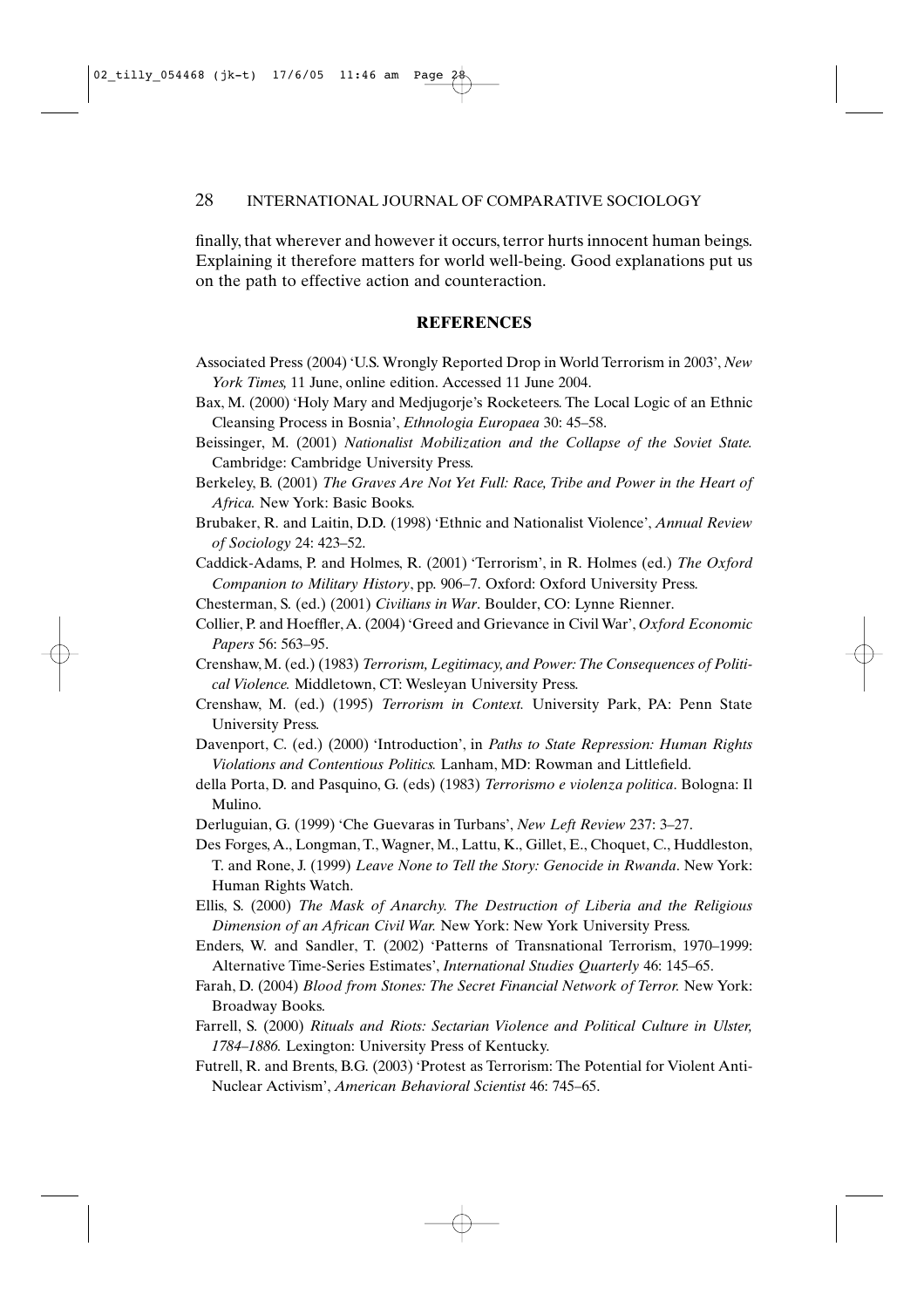- Gambetta, D. (1993) *The Sicilian Mafia: The Business of Private Protection*. Cambridge, MA: Harvard University Press.
- Gérard, A. (1999) '*Par principe d'humanité ...': La Terreur et la Vendée. Paris: Fayard.*
- González Callejo, E. (2002a) *El terrorismo en Europa.* Madrid: Arco/Libros.
- González Callejo, E. (ed.) (2002b) *Políticas del miedo: Un balance del terrorismo en Europa.* Madrid: Biblioteca Nueva.
- Greer, D. (1935) *The Incidence of the Terror During the French Revolution: A Statistical Interpretation.* Cambridge, MA: Harvard University Press.
- Gueniffey, P. (2000) *La Politique de la Terreur: Essai sur la Violence Révolutionnaire, 1789–1794.* Paris: Fayard.
- Gurr, T.R. (2000) *Peoples Versus States: Minorities at Risk in the New Century.* Washington, DC: United States Institute of Peace Press.
- Harff, B. (2003) 'No Lessons Learned from the Holocaust? Assessing Risks of Genocide and Political Mass Murder since 1955', *American Political Science Review* 97: 57–73.
- Hart, P. (1998) *The I.R.A. and its Enemies. Violence and Community in Cork, 1916–1923.* Oxford: Clarendon Press.
- Horowitz, D.L. (2001) *The Deadly Ethnic Riot.* Berkeley: University of California Press.
- Human Rights Watch (2000) *World Report 2000.* New York: Human Rights Watch.
- Human Rights Watch (2004) *World Report 2004: Human Rights and Armed Conflict.* New York: Human Rights Watch.
- Jarman, N. (1997) *Material Conflicts: Parades and Visual Displays in Northern Ireland*. Oxford: Berg.
- Johnson, L.C. (2001) 'The Future of Terrorism',*American Behavioral Scientist* 44: 894–913.
- Kakar, S. (1996) *The Colors of Violence: Cultural Identities, Religion, and Conflict.* Chicago, IL: University of Chicago Press.
- Kalyvas, S. (1999) 'Wanton and Senseless? The Logic of Massacres in Algeria', *Rationality and Society* 11: 243–85.
- Keogh, D. (2001) 'Ireland at the Turn of the Century: 1994–2001', in T.W. Moody and F.X. Martin (eds) *The Course of Irish History,* 4th edn, pp. 321–44. Lanham, MD: Roberts Rinehart.
- Krueger, A.B. (2004) 'To Improve Terrorism Data, the U.S. Should Follow the Lead of Economic Statistics', *New York Times,* 22 July, p. C2.
- Krugman, P. (2004) 'Errors on Terror', *New York Times*, 25 June, p. A23.
- Kushner, H.W. (ed.) (2001) 'Terrorism in the 21st Century', *American Behavioral Scientist* 44(6) entire issue.
- Levin, J. and Rabrenovic, G. (eds) (2001) 'Hate Crimes and Ethnic Conflict: A Comparative Perspective', *American Behavioral Scientist* 45(4) entire issue.
- Lewis, A. (2004) 'Making Torture Legal', *New York Review of Books* 51, 25 July, pp. 4–8.
- Mamdani, M. (2001) *When Victims Become Killers: Colonialism, Nativism, and the Genocide in Rwanda.* Princeton, NJ: Princeton University Press.
- Mason, T.D. and Krane, D.A. (1989) 'The Political Economy of Death Squads: Toward a Theory of the Impact of State-Sanctioned Terror',*International Studies Quarterly* 33: 175–98.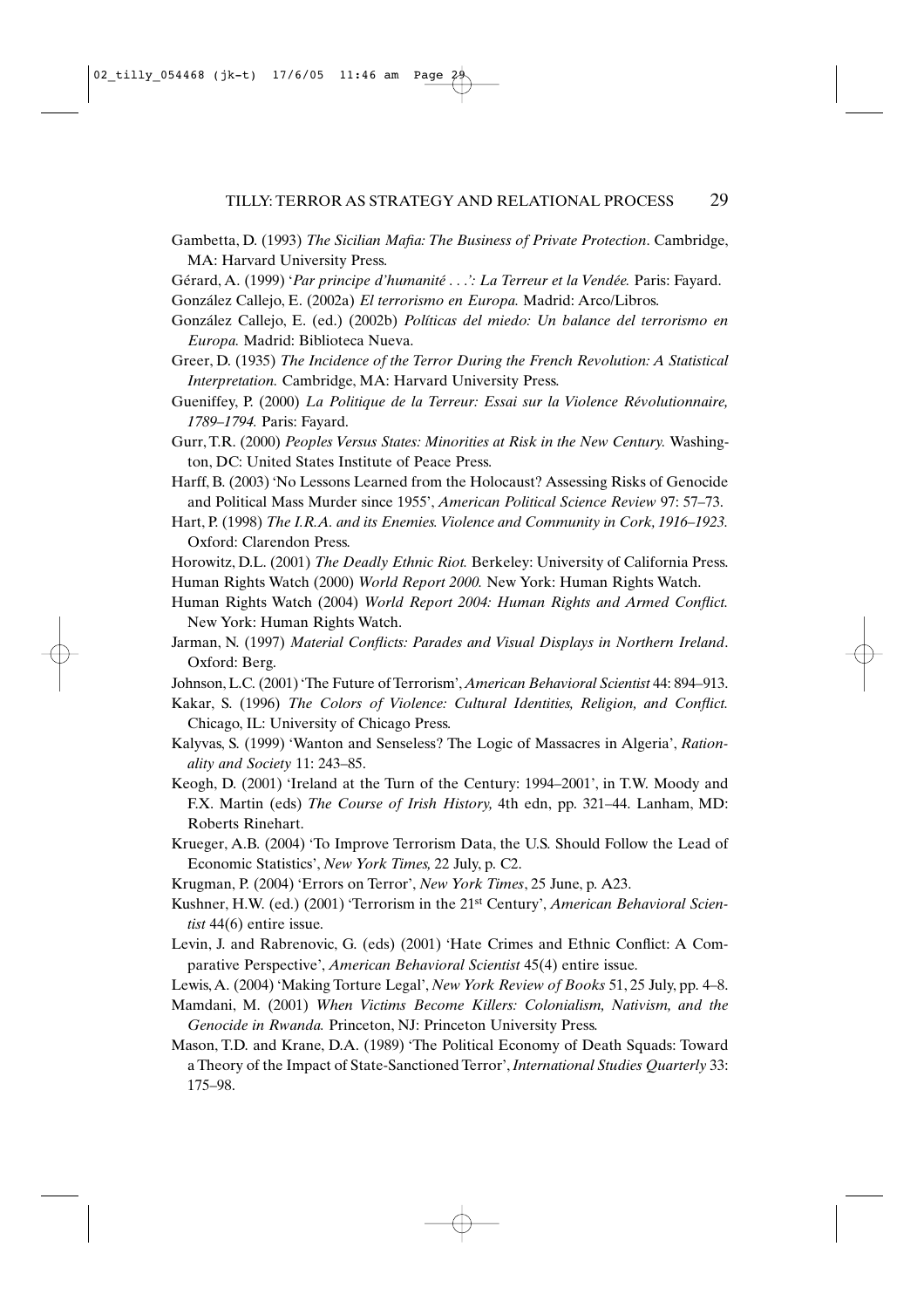- Mayer,A.J. (2000) *The Furies. Violence and Terror in the French and Russian Revolutions.* Princeton, NJ: Princeton University Press.
- Mazower, M. (2002) 'Violence and the State in the Twentieth Century', *American Historical Review* 107: 1158–78.
- Mommsen, W.J. and Hirschfeld, G. (eds) (1982) *Social Protest, Violence and Terror in Nineteenth- and Twentieth-Century Europe*. New York: St Martins.
- Moore, B., Jr (2000) *Moral Purity and Persecution in History*. Princeton, NJ: Princeton University Press.
- Naimark, N.M. (2001) *Fires of Hatred: Ethnic Cleansing in Twentieth-Century Europe.* Cambridge, MA: Harvard University Press.
- Oliverio, A. (1998) *The State of Terror.* Albany: State University of New York Press.
- Pape, R.A. (2003) 'The Strategic Logic of Suicide Terrorism', *American Political Science Review* 97: 343–61.
- Pillay, N. (2001) 'Sexual Violence in Times of Conflict: The Jurisprudence of the International Criminal Tribunal for Rwanda', in S. Chesterman (ed.) *Civilians in War*, pp. 165–76. Boulder, CO: Lynne Rienner.
- Prunier, G. (1995) *The Rwanda Crisis: History of a Genocide.* New York: Columbia University Press.
- Prunier, G. (2001) 'Genocide in Rwanda', in D. Chirot and M.E.P. Seligman (eds) *Ethnopolitical Warfare. Causes, Consequences, and Possible Solutions*, pp. 109–16. Washington, DC: American Psychological Association.
- Rapoport, D.C. (1999) 'Terrorism', in L. Kuntz (ed.) *Encyclopedia of Violence, Peace, and Conflict*, vol. 3, pp. 497–510. San Diego, CA: Academic Press.
- Ruby, C.L. (2002) 'The Definition of Terrorism', *Analyses of Social Issues and Public Policy* 2: 9–14.
- Schmid, A.P. (ed.) (2001) *Countering Terrorism through International Cooperation.* Milan: International Scientific and Professional Advisory Council of the United Nations Crime Prevention and Criminal Justice Programme.
- Schmid, A.P. and de Graaf, J. (1982) *Violence as Communication: Insurgent Terrorism and the Western News Media*. Beverly Hills, CA: Sage.
- Senechal de la Roche, R. (ed.) (2004) 'Theories of Terrorism: A Symposium', *Sociological Theory* 22: 1–105.
- Smelser, N.J. and Mitchell, F. (eds) (2002a) *Terrorism: Perspectives from the Behavioral and Social Sciences.* Washington, DC: National Academies Press.
- Smelser, N.J. and Mitchell, F. (eds) (2002b) *Discouraging Terrorism: Some Implications of 9/11.* Washington, DC: National Academies Press.
- Stanley,W. (1996) *The Protection Racket State: Elite Politics, Military Extortion, and Civil War in El Salvador*. Philadelphia, PA: Temple University Press.
- State Department (2000) Office of the Coordinator for Counterterrorism. 'Patterns of Global Terrorism 1999' (www.usis.usemb.se/terror/rpt1999/index.html). Accessed 29 September 2002.
- State Department (2001) Office of the Coordinator for Counterterrorism. 'Patterns of Global Terrorism 2000' (www.usis.usemb.se/terror/rpt2000/index.html). Accessed 29 September 2002.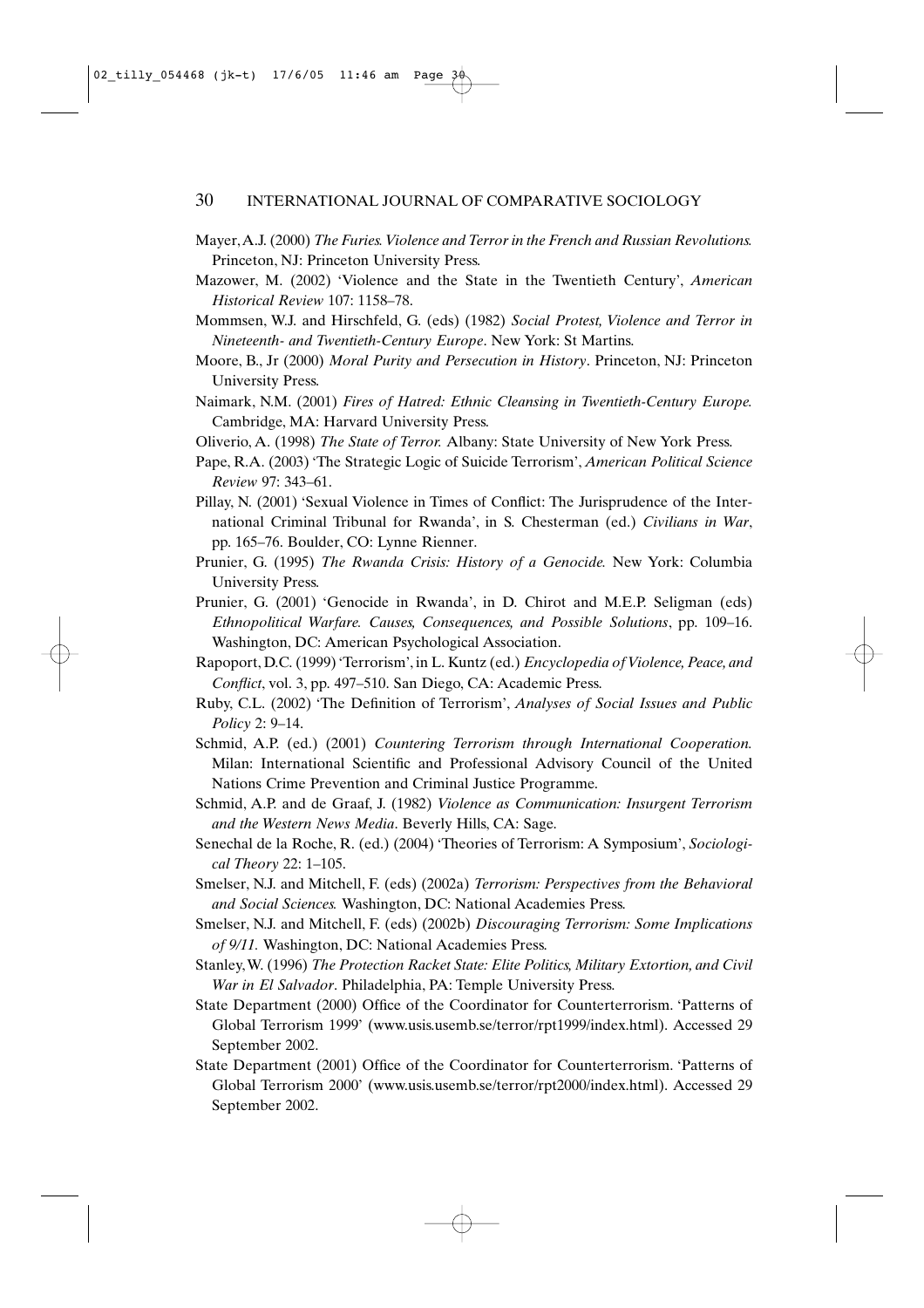- State Department (2002) Office of the Coordinator for Counterterrorism. 'Patterns of Global Terrorism 2001' (www.usis.usemb.se/terror/rpt2001/index.html). Accessed 22 May 2002.
- State Department (2003) Office of the Coordinator for Counterterrorism. 'Patterns of Global Terrorism 2002' (www.usis.usemb.se/terror/rpt2002/index.html). Accessed 8 April 2004.
- State Department (2004a) Office of the Coordinator for Counterterrorism. 'Patterns of Global Terrorism 2003' (www.state.gov/s/ct/rls/pgtrpt/2003/31569.html). Accessed 7 June 2004.
- State Department (2004b) 'Correction to Global Patterns of Terrorism Will be Issued', June 10 press statement by Richard Boucher (www.state.gov/r/pa/prs/ps/soor/33433. html). Accessed 20 June 2004.
- State Department (2004c) 'The Year in Review (Revised)' (www.state.gov/s/ct/rls/ pgtrpt/2003/33771.html). Accessed 23 June 2004.
- Stern, J. (2003) *Terror in the Name of God: Why Religious Militants Kill.* New York: HarperCollins.
- Taylor, C.C. (1999) *Sacrifice as Terror: The Rwandan Genocide of 1994.* Oxford: Berg.
- Tilly, C. (1985) 'War Making and State Making as Organized Crime', in P. Evans, D. Rueschemeyer and T. Skocpol (eds) *Bringing the State Back*, pp. 169–91. Cambridge: Cambridge University Press.
- Tilly, C. (2002a) 'Violence, Terror, and Politics as Usual', *Boston Review* 27(3–4): 21–4.
- Tilly, C. (2002b) *Stories, Identities, and Political Change*. Lanham, MD: Rowman and Littlefield.
- Tilly, C. (2003) *The Politics of Collective Violence*. Cambridge: Cambridge University Press.
- Tilly, C. (2004a) 'Reasons Why', *Sociological Theory* 22: 445–55.
- Tilly, C. (2004b) 'Terror, Terrorism, Terrorists', *Sociological Theory* 22: 5–13.
- Tilly, C. (2004c) 'Social Boundary Mechanisms', *Philosophy of the Social Sciences* 34: 211–36.
- Tishkov, V. (1997) *Ethnicity, Nationalism and Conflict In and After the Soviet Union: The Mind Aflame.* London: Sage.
- Tishkov, V. (2004) *Chechnya: Life in a War-Torn Society.* Berkeley: University of California Press.
- Toft, M.D. (2003) *The Geography of Ethnic Violence: Identity, Interests, and the Indivisibility of Territory.* Princeton, NJ: Princeton University Press.
- Turk, A.T. (2004) 'Sociology of Terrorism', *Annual Review of Sociology* 30: 271–86.
- Uvin, P. (2001) 'Reading the Rwandan Genocide', *International Studies Review* 3: 75–99.
- Varese, F. (2001) *The Russian Mafia: Private Protection in a New Market Economy.* Oxford: Oxford University Press.
- Volkov, V. (2000) 'The Political Economy of Protection Rackets in the Past and the Present', *Social Research* 67: 709–44.
- Volkov,V. (2002) *Violent Entrepreneurs: The Use of Force in the Making of Russian Capitalism.* Ithaca, NY: Cornell University Press.
- Waldmann, P. (1993) *Beruf: Terrorist. Lebensläufe im Untergrund.* Munich: Beck.